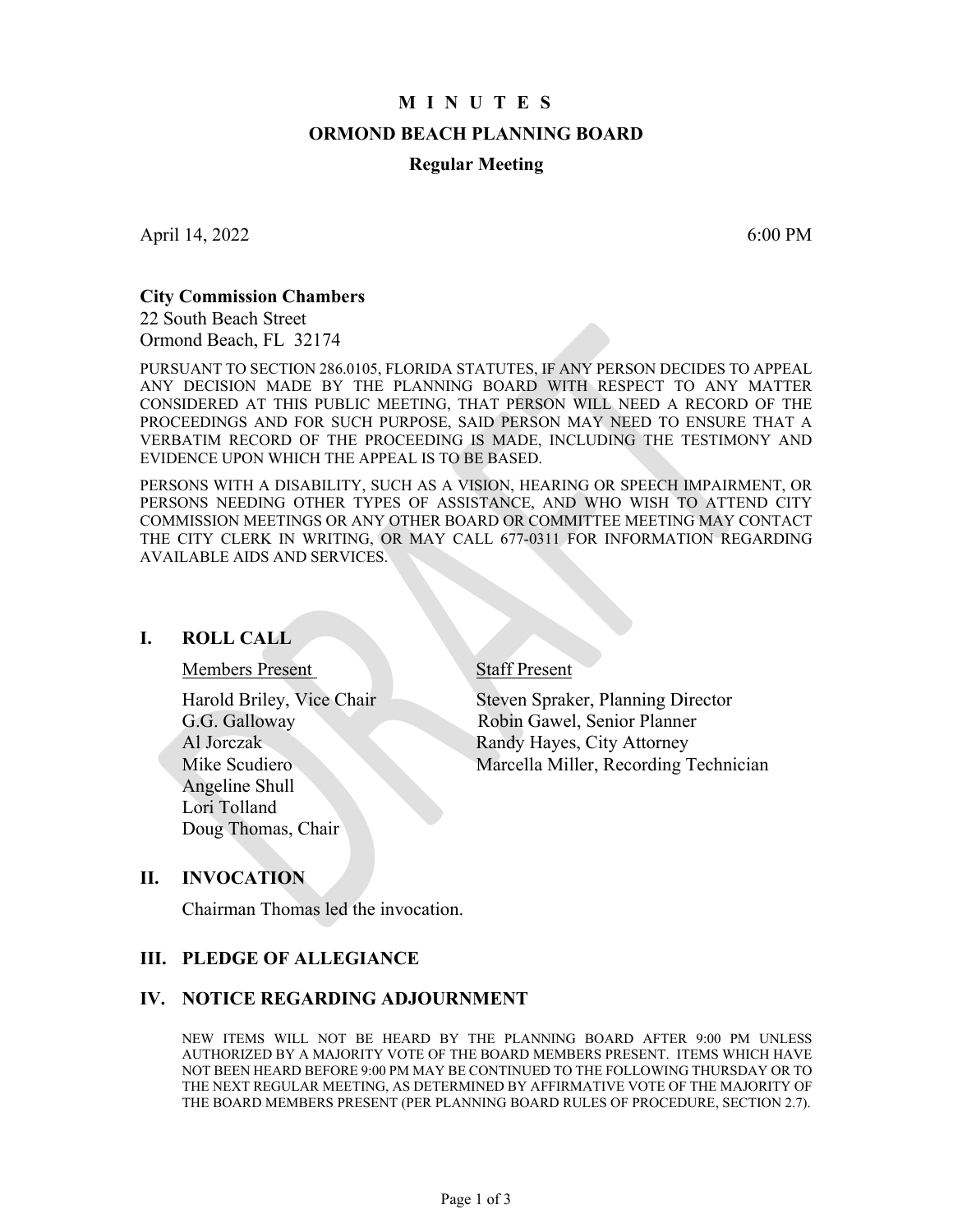## **V. APPROVAL OF MINUTES**

## **March 10, 2022**

**Mr. Briley moved to approve the March 10, 2022 Minutes. Ms. Tolland seconded the motion. The minutes were unanimously approved.** 

## **VI. PLANNING DIRECTOR'S REPORT**

No report.

Chairman Thomas opened the public hearing for PRD 2021-101 – Plantation Oaks subdivision.

## **VII. PUBLIC HEARINGS**

# **A. PRD 2021-101 - Plantation Oaks Subdivision, Planned Residential Development Amendment**

Mr. Steven Spraker, Planning Director, stated that PRD 2021-101 is a request from Mr. Parker Mynchenberg, P.E., R.L.A., Manager of Plantation Oaks of Ormond Beach, LLC., for a Planned Residential Development (PRD) amendment to add 291 single-family homes within the Plantation Oaks development, approved for 1,577 residential units, on land previously identified for a public-school site and a golf course. The property is currently zoned as Planned Residential Development (PRD).

Mr. Spraker displayed the map of the property and provided the location of the property.

Mr. Spraker explained the project history and key actions starting with the Development of Regional Impact (DRI). DRIs are large-scale approvals that involve state agencies, local jurisdictions, which have been around since the 1980s. In 1986, Volusia County approved 3,930 residential units on approximately 2,000 acres. Mr. Spraker continued that in 1990 the area that is now Ormond Lakes separated from the National Gardens DRI and had its own development order. In 2001, Volusia County reduced the density of 3,930 residential units to 2,115 residential units for the National Gardens DRI. He continued in 2004, the areas of Tall Pines and Mission Pines, located along Old Dixie Highway were sold to the State of Florida for preservation. The DRI allows 2,115 residential units.

Mr. Spraker reviewed the project history for Volusia County zoning for the project, explaining that in 2002 the zoning allowed 1,577 residential units and required the homes to be site-built, and required an adult-community with 80 percent of the lots to be age 55 and older and established development standards and the requirements for Plantation Oaks Boulevard. He continued that in 2007 there was a minor amendment to decrease the conservation land buffer along Old Dixie Highway to 175 feet. In 2012, there was a major amendment that allowed either manufactured homes or site built homes on the property. Mr. Spraker added that in 2015 there was a minor amendment that allowed the option of constructing the lakes and open space in lieu of the golf course that was being proposed and identified the City of Ormond Beach as the utility provider. Lastly in 2016, there was a minor amendment that provided an alternative school site and a Memorandum of understanding that was developed with Volusia County Schools.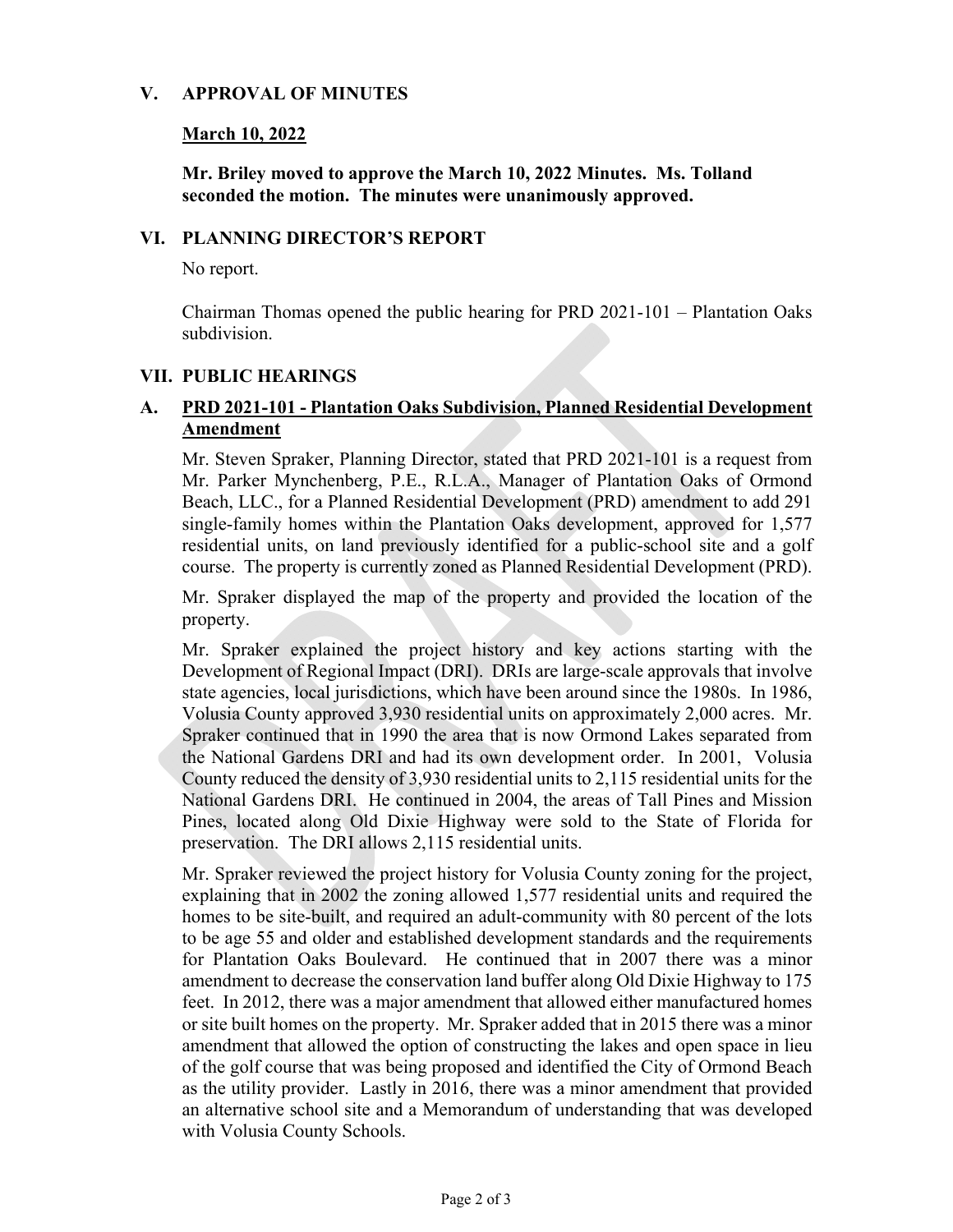Mr. Spraker stated that the Ormond Beach project history with this property started in 2015 when there was an identification as Ormond Beach to be the utility provider. In 2019, the Interlocal Service Boundary Agreement (ISBA) was amended which led to annexation in 2019 and 2020. He continued that in 2020, a comprehensive plan amendment was done. Based on the land use in Volusia County, the city land use allowance was set at 1,947 residential units. Mr. Spraker explained that the city amended the zoning from the Volusia County Planned Development to Ormond Beach in 2021. As part of the zoning action, the development orders that Volusia County approved were incorporated and a deletion of the age restriction for Phase 1 and required site built homes with no option for manufactured homes was approved. In 2021, a minor amendment occurred with Volusia County purchasing 33 acres at Plantation Oaks Boulevard and Old Dixie Highway and 76 lots that were previously planned in the land area purchased were moved into the remainder of Phase 1.

Mr. Spraker explained the development application steps beginning with the Development of Regional Impact (DRI), and the zoning that exists for the property (which allows 1,577 residential units), as part of the application then went through the Site Plan Review Committee (SPRC), a neighborhood meeting was held on the matter December 06, 2021., today's Planning Board, which will lead to a recommendation to the City Commission. City Commission meetings on May 17 and June 7, 2022. Mr. Spraker then explained the process that individual phases of the project have to go through with SPRC review, back to Planning Board and City Commission for the preliminary plat, back to the SPRC for final approval, then the project goes to construction, inspection and completion before the final plat is approved from the City Commission. He concluded that whether or not any additional units are approved, this is how the development process occurs for site development.

Mr. Spraker displayed the approved overall master plan of the 1,577 units for Phase 1, the unchanged manufactured home community for Phase 2 of 427 lots established, Phase 3, the area south of Plantation Oaks Boulevard, and Phase 4, the original school site prior to it being emended in 2016. He displayed and explained in detail the proposed plan that was included in the Board packet phase-by-phase.

Mr. Spraker noted that the park is proposed to be removed as one of the items in Phase 1. Phase 2 remains the same. Phase 3 seeks to add additional lots. Phase 4 is proposed with additional lots. He stated that there are seven items that the application is requesting with each item as a stand alone item for the Planning Board to approve, approve with conditions, or deny.

Mr. Spraker presented PowerPoints slides that detailed the application as follows:

- $\bullet$  Item 1: Phase 1, request to add 80 units to go from 669 to 747 residential units. Phase 1A is currently under construction.
- Item 2: Phase 3, request to add 86 units where the former golf course was proposed.
- Item 3: Phase 3, lift age restriction.
- Item 4: Phase 3, prohibit manufactured homes, only allowing site-built homes in this phase.
- Item 5, Phase 4 was previously identified in the Development of Regional Impact as a school site and it is now being proposed to take the school site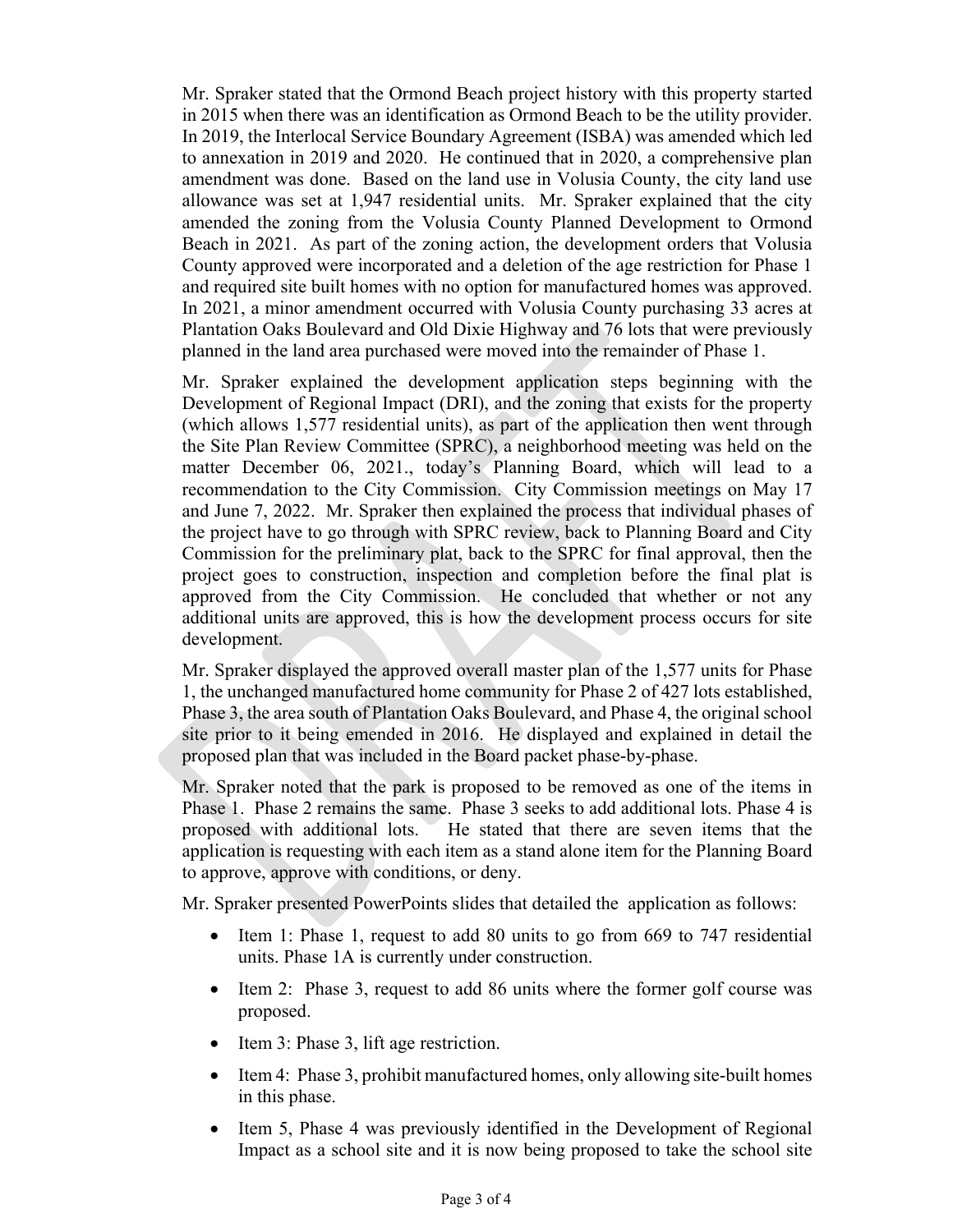land and incorporate 125 lots. In 2016 the Volusia County Schools and the developer reached a memorandum of understanding with a decision by the Volusia County School Board that there was no longer a need for a school at this location. They exchanged a 14-acre site next to Westside Elementary School to Volusia County Schools. Mr. Spraker noted that the developer also agreed to pay \$500,000 in residential school impact fees for the age-restricted lots and the School Board released the land area back to the developer in 2016 in which the County ratified with their minor amendment.

- Item 6, Phase 4, to allow public streets. One of the development order conditions from 2002 was that all of the streets within Plantation Oaks are private. He displayed the outparcels on the map overhead, explaining that they are not owned by the developer so would need to be public as well, therefore the request is to allow public streets in this phase.
- Item 7, Volusia County park land. There are 33 acres of Volusia County park land which was purchased by Volusia County and the request is to remove the land area with a separate land use and zoning amendment. Volusia County has submitted an application to amend the land use and zoning for the park land.

Mr. Spraker delivered an overview of information on Plantation Oaks subdivision stating that the land area of the amendment is  $1,015.47 \pm \text{acres}$ . The gross density of the proposed amendment is 1.84 units per acre. He continued that 109.45 acres are wetlands and 59.11 acres are wetland buffers, totaling 168.56 acres. The area preserved for the project is 198.56 acres or 19.55 percent. The net density (land area minus the wetlands) would be 2.06 units per acre for the proposed development order. The project has a natural buffer of 50' along Plantation Oaks and a Greenbelt buffer along Interstate 95. Mr. Spraker added that the project has approximately 210 acres of stormwater ponds, with the Comprehensive Plan limiting the residential density to 1,947 residential units. The Development of Regional Impact (DRI) is the vested document that allows 2,115 units. The existing approvals at the current time for zoning is Plantation Oaks which is capped at 1,577 units. He stated that there are two actions that are seeking to increase the density within the National Gardens Development of Regional Impact (DRI): 1) the amendment before the Board of 291 units, and 2) the proposed Volusia County project Dixie Ridge of 144 proposed units. If both projects are approved there would be 103 units left in the entire Development of Regional Impact (DRI). Both projects comply with the DRI density levels.

Mr. Spraker reviewed the infrastructure of the Plantation Oaks subdivision detailing that Plantation Oaks Boulevard has been constructed providing access to the property. Also, sidewalks have been provided along the Plantation Oaks Boulevard roadway and internal to the subdivision. He added that a determination of adequate school capacity has been issued and was included in the Board packet. There is a school concurrency review for each phase. The project traffic is vested through the Development of Regional Impact (DRI). A traffic study of the entire development was performed and roadways and intersections comply with adopted Level of Service standards at buildout. Mr. Spraker explained that recreation is provided within each phase of the project.

Mr. Spraker delivered an overview of residential development. The average annual single-family house permits issued since 2010 is 98.3. He stated that Pineland and Cypress Trails are completing construction of their houses so there are no active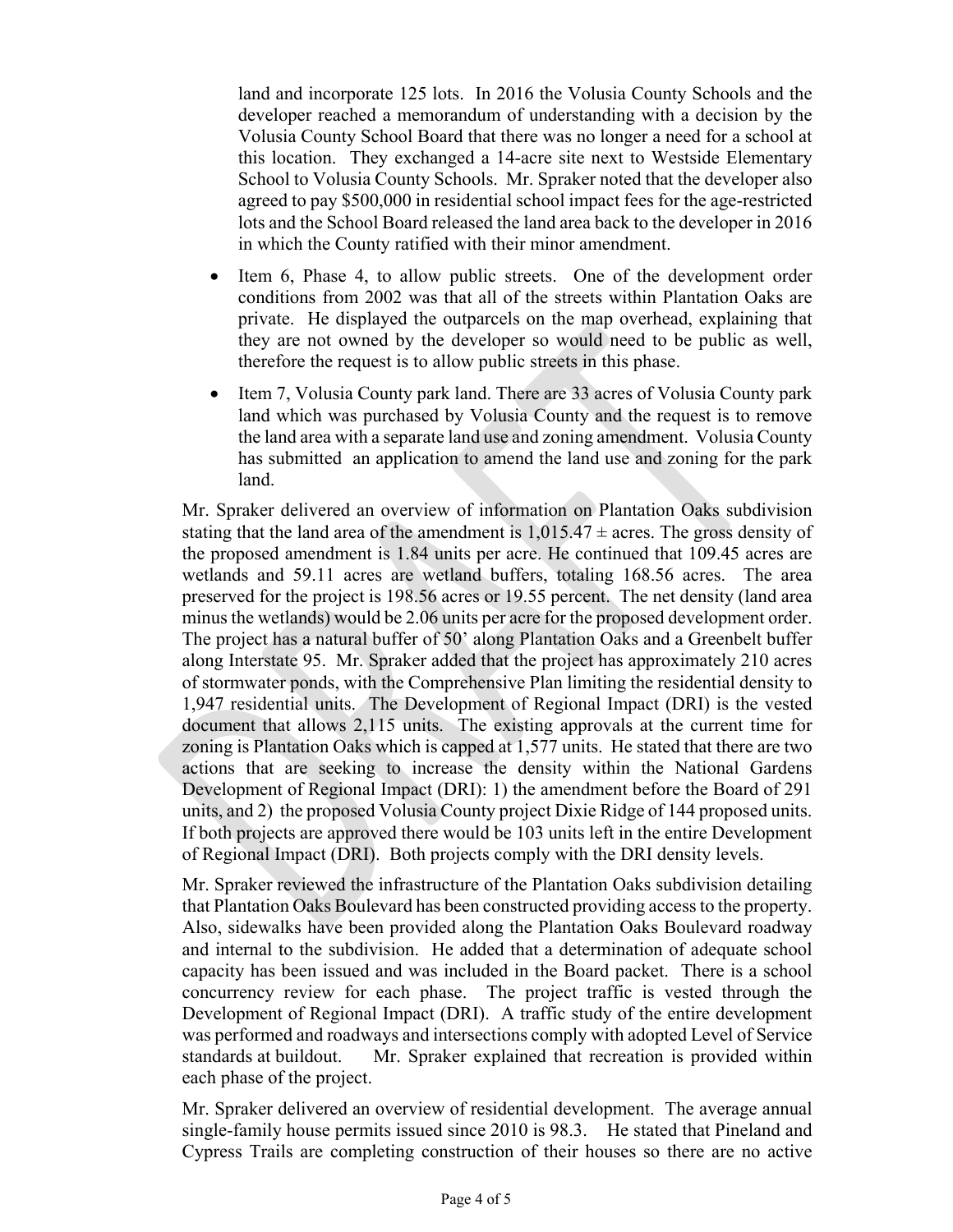subdivisions that someone can pull a single-family permit as part of a master subdivision at this time. He reiterated that Plantation Oaks 1A is under construction for 121 lots where single-family house permits can be issued within a residential subdivision.

Mr. Spraker continued that as part of the application process, staff received three emails that were included in the Board packet. After the packet was issued, three additional e-mails were received which were e-mailed to the Board and placed at the Board dais this evening. Concerns expressed in the previous application as well as this application are that there should not be any additional development on the loop, impacts to users of the loop and animals in the corridor, the amendment to delete the age restriction possibly resulting in higher traffic, out of character for the community, school site should not be built upon, close access to Old Dixie Highway at Plantation Oaks Boulevard, and a suggestion for the golf course area to be considered openspace and used for recharge of the aquifer and as an area for wildlife and not to be converted to more density.

Mr. Spraker concluded that staff recommends that the seven items be voted on individually. He suggested that the items can be approved as presented, approved with conditions or denied. The next public hearing for the items will be May 17, 2022 and June 7, 2022 before the City Commission.

Mr. Parker Mynchenberg, P.E., Parker Mynchenberg & Associates, Developer, stated that he is 50 percent owner of the property as well as the Engineer and Landscape Architect. Mr. Mynchenberg commented that when he was a young Engineer that he was involved in the original DRI for the National Gardens Trust in which at that time was permitted for 4,000 units. During the process, the property owner of National Gardens Trust donated 2,000 acres to Volusia Land Trust (VOLT), which was the connection to Tomoka State Park and Bulow State Park, leaving a 10,000-acre park between the two. Additionally, there was another 406 acres that the State purchased adjacent to Old Dixie Highway. He continued that recently he was approached by the environmental community and Mr. Jeff Brower, Chair of the County Council, and was asked if he would be willing to sell the nicest lots, which are the heavily wooded oak treed lots next to Old Dixie Highway, in which he discounted and sold for half of the price he will be getting for the other lots.

Mr. Mynchenberg added that his partner at the time, Mr. Ronnie Bledsoe, and he developed the project, with the DRI were required to provide the school site on approximately 24 acres, as well as a 25-acre borrow pit that supplies the stormwater retention. He explained that he secured the St. Johns Water Management District ERP permit for the school and the borrow pit provided the stormwater treatment. They had a project called Fifth Street Commerce Center on Jimmy Ann Drive in Daytona Beach. At the time, Volusia County Schools expressed interest in expanding Westside Elementary and inquired what the plans were for the 14 acres next door to it. In negotiations it was decided to trade this site plus pay \$500,000 impact fee and Volusia County Schools would release the site in Plantation Oaks. Mr. Mynchenberg continued that the intent now is to come before the Planning Board and take where the school site was and do a rezoning. On Phase 4 where the old school site was planned, it's planned now to go with public streets. At the corner of the borrow pit there is a 1-acre outparcel, therefore that road needs to remain public, otherwise gating it may need to be considered. The outparcel will provide perpetual access through a public right-of-way. He continued regarding the inquiry on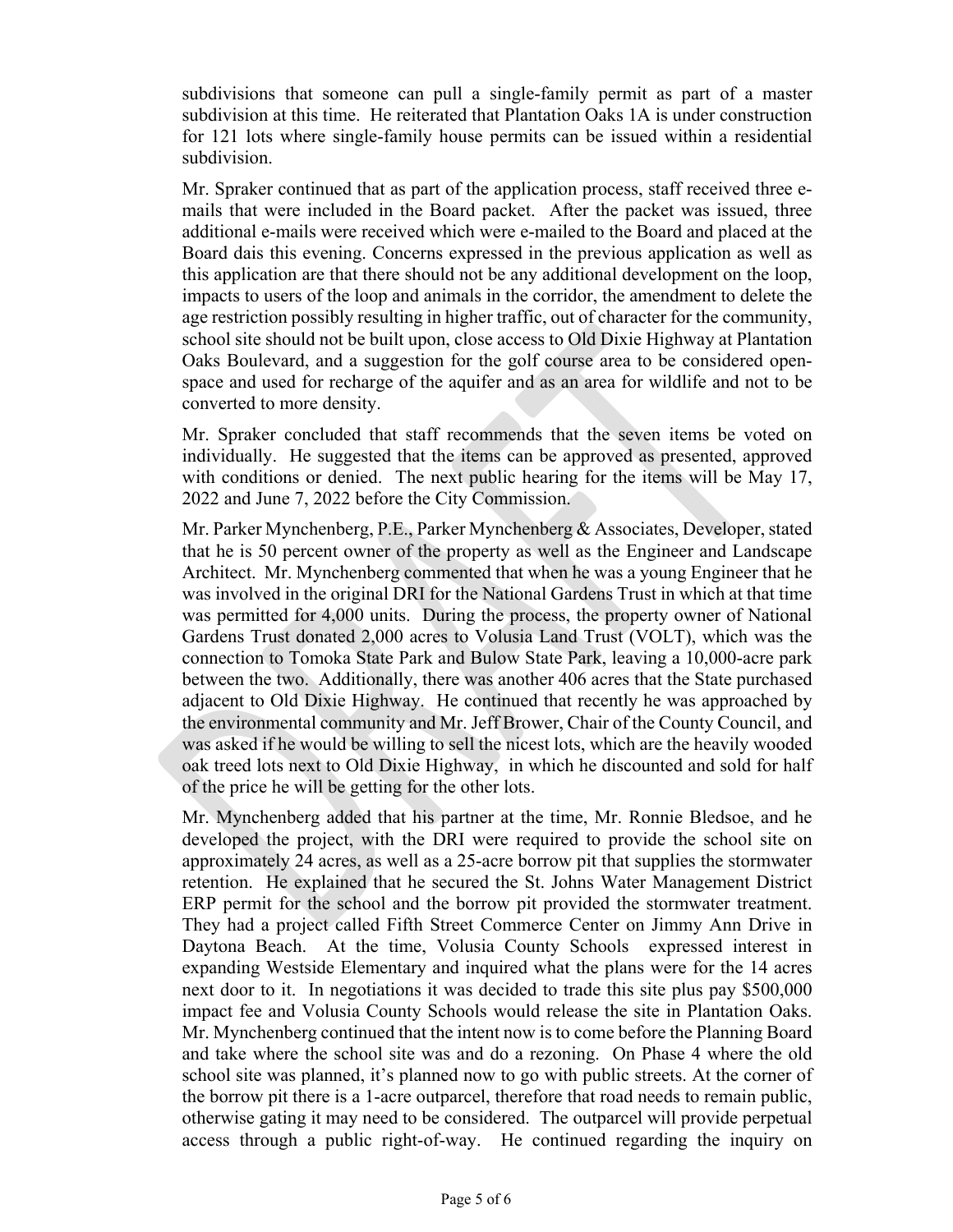additional lots, there was 140-acre, 19-hole championship golf course planned initially that had a cart barn, maintenance building, full-service clubhouse and restaurant that was planned to be open to the public and since the recession has gone out of favor. Many golf courses are not doing well with green-fees less than they were 20 years ago. A minor amendment was coordinated with the County before the annexation that allowed for a park with a linear trail in Phase 2, the mobile home park portion. He added that lakes and curves will not be a part of this phase.

Mr. Mynchenberg stated that 80 percent of the lakes have been excavated. He stated 80 additional lots are proposed in Phase 1, as well as 86 additional lots in Phase 3, in what used to be the golf course and clubhouse corridor. Mr. Mynchenberg added that they built an eight (8) million dollar road, required as part of the DRI. He stated that he did not receive impact fee credits as the developer for the major road and turn lanes with DOT. It is now a City of Ormond Beach road with the Plantation Oaks responsible for the maintenance of the landscaping. There were concerns expressed that the non-residents are allowed to use the manufactured home clubhouse amenities, and Mr. Mynchenberg emphasized that the 427 age-restricted lots are the only ones permitted to utilize the 10,000 square foot clubhouse with multiple amenities including pickleball, an olympic sized pool, two covered spas, and horseshoes. He continued that as discussed last year in the other section of Phase 1, it was agreed upon to lift the age restriction in Phase 1 and it was agreed to not build manufactured homes. Today's inquiry and proposal is to lift the age restriction in Phase 3, where the houses will be stick built, fee simple, regular subdivisions. The only manufactured homes in the development will be in Phase 2, 427 lots, that are fully permitted with the City of Ormond Beach. The infrastructure has been approved for it, where ten (10) million dollars of infrastructure improvements have been made and are going to local contractors for underground utilities, extensive landscaping, and a clubhouse facility will be built. Mr. Mynchenberg stated that all of it is income for local contractors, masons, concrete workers, etc.; and provides them a place to work. He added that all of the materials are purchased locally as well.

Chairman Thomas informed anyone wishing to speak of the three-minute time limit.

### **Audience Comments**

Mr. Lawrence Edson, 43 Village Drive, stated that he recently moved to the Ormond Beach area and has been a long-time Florida resident and moved from the south to get away from traffic. He continued that they live behind the Phase 3 area and moved to the Pineland area to have more space and see more wildlife as opposed to moving to Palm Coast. Mr. Edson commented that when you start adding construction and talk about adding 86 to 100 more houses it is going to force the wildlife into their neighborhood and expressed concern with the buffer-zone being reduced in Phase 3 and asked the Board to take into consideration. He concluded that Ormond Beach is special because of the open-space and wildlife and is not congested with houses on top of each other with zero lot lines.

Ms. Suzanne Scheiber, 548 Sandy Oaks Boulevard, noted that there are four scenic highways in Volusia County in which three of them run through Ormond Beach. She continued that scenic highways are not viewed as stakeholders in the community and are left out of discussions pertaining to development, trails, roads, parks and more. She commented that it needs to be changed in the city. Ms. Scheiber spoke on the Ormond Scenic Loop, and added that a new petition started two months ago addressing what should have been in place from the day the Ormond Scenic Loop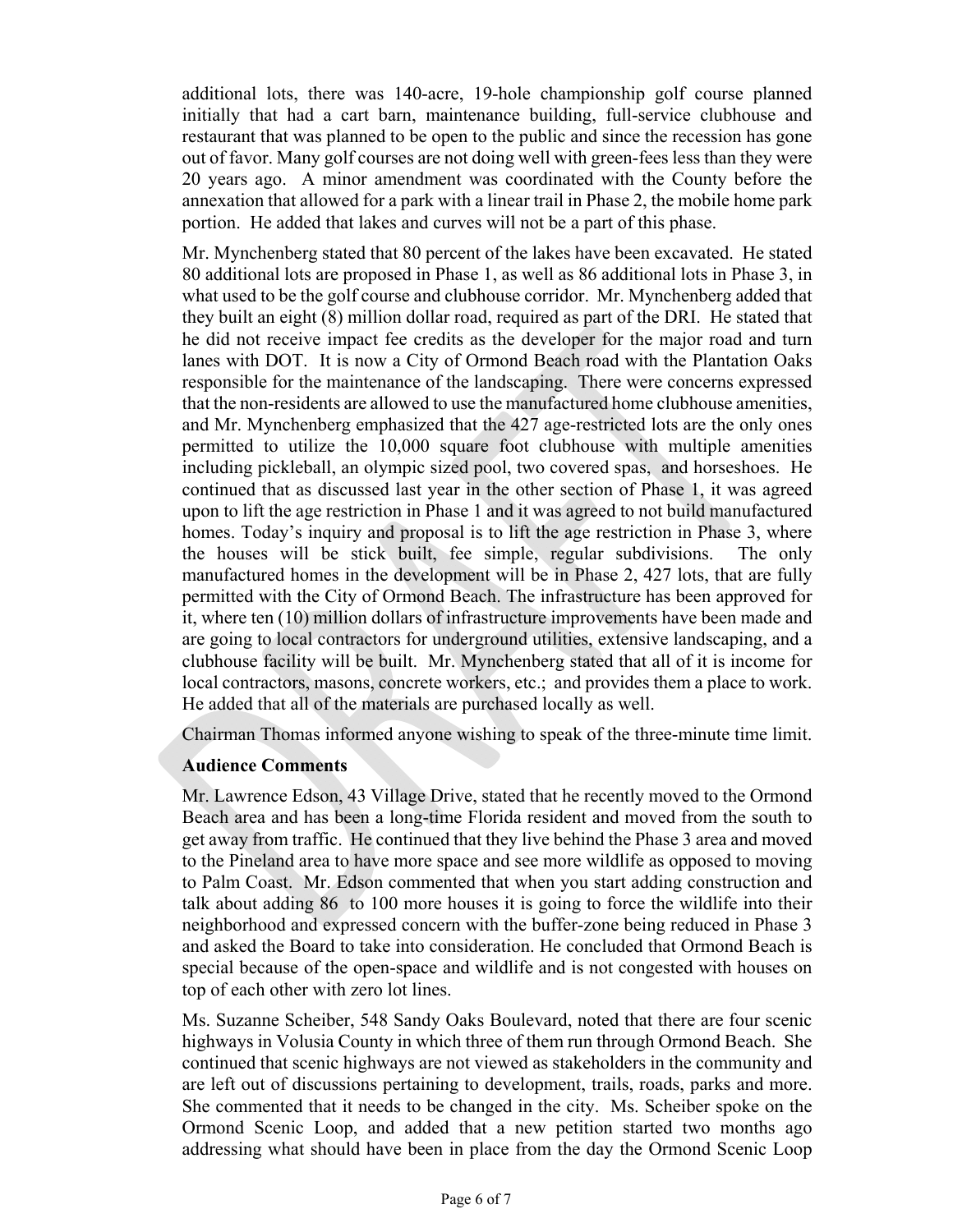was designated as a scenic highway. There are currently 600 signatures. The petition states that there should be established buffers in place. When driving the loop there are varying buffers sizes with houses built right on the road at the Toscana development with no buffer which should have been addressed. Ms. Scheiber commented that every remaining privately-owned property should be called regarding the Volusia Forever program. She expressed the importance of conservation and the scenic highway. Ms. Scheiber asked why Ormond Beach has not implemented principles of low-impact development established by the University of Florida. She stated in 2018 she attended a green Volusia workshop attended by Mr. Spraker as well and now four years later there isn't Low Impact Development implemented in the city. She continued that the residents repeatedly show that they care about the Loop but the City continues to ignore it. Just saying I love the Loop*,*  is not an action item. Ms. Scheiber continued by stating, show us you care with your votes. Ms. Scheiber stated 76,000 people signed the petition for conservation and 600 yard signs were handed out and citizens put their own money up to conserve land deemed historic. She thanked Mr. Mynchenberg for selling the land to the County, and noted that he was paid. The DRI for the gardens that was created 36 years ago and she commented that she is not sure anyone understands all that has actually happened over the course of the 36 years. Ms. Scheiber stated, please say no to the density increase and ask what happens long-term to the road that floods when the tide changes – you have your own voices and are residents of this city too.

Mr. Tom Fitzgibbon, 51 S. St. Andrews, Tomoka Oaks, stated that prior to the recent bout of inflation, property taxes, utility costs for garbage and water have increased. He commented that he is paying for more traffic, more houses, safety issues, jettraffic, sewage-treatment plants, more schools and recreation center, and a lot of other things that he is not happy about. He asked the Board and community if they are sure they are protecting the city and current residents or dangerously building out the city to the point where city-services cannot make adequate delivery.

Mr. Jerry Valcik, 236 Ormwood Beachside, inquired about Pennsylvania Avenue, the unpaved road on the western side of the project. He asked if and when Pennsylvania Avenue will be paved and asked what utilities will be in the development.

Ms. Jeanine Foray, 3972 S. Chinook Lane, commented that she heard what the developer has to say and stated that the issue has been going on for many years and stated that they are not against development but for responsible development. She explained that her concern is about the school issue. Westside Elementary is in Daytona Beach off of Jimmy Ann Drive and is a long way to bus children from Plantation Oaks down to Daytona Beach. Ms. Foray commented that there is going to be a major overcrowding issue and suggested that the Board to take the time to drive down Jimmy Ann Drive along Clyde Morris Boulevard and Tanger Outlets where thousands of apartment buildings are going up and numerous children in them that will also be accessing Westside Elementary as well. She stated that she spoke to Mr. Spraker who told her that they were going to be accessing the elementary school Pine Lakes, closest to the development, where they are using portable classrooms due to being overcrowded. Ms. Foray pleaded for the Board to consider the school issue.

Ms. Rita Press, 875 Wilmette Avenue, inquired about Plantation Oaks being approved for 1,577 units, and if the DRI in its current state limit the number of residential homes to be built on Old Dixie Highway and if it does, how close is the city to the limit. She also mentioned in 2004 the Trust For Public Lands purchased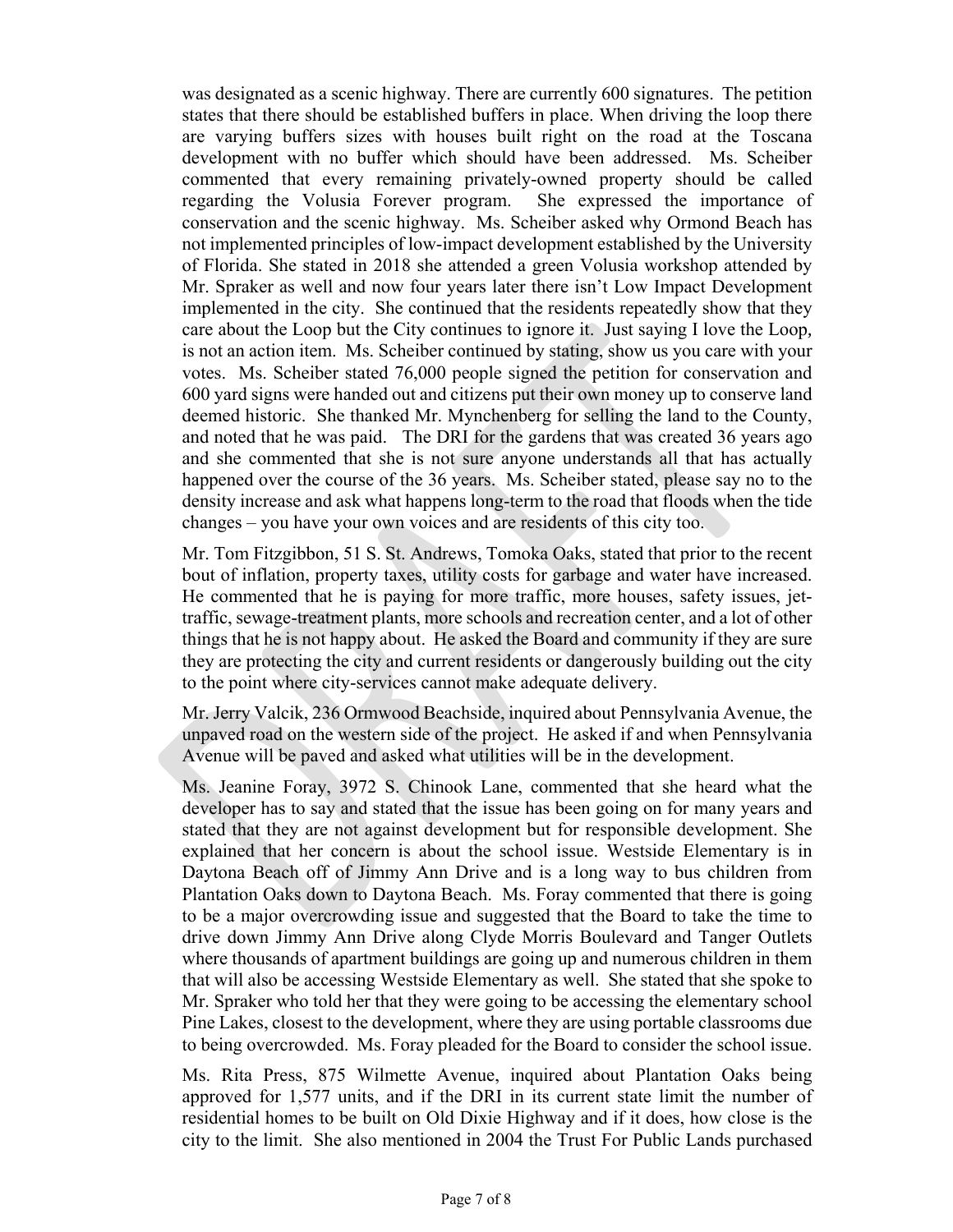407 acres plus the other acreage purchased by the County and added this property to the state park, in which the land was removed from the DRI and asked how it affected the number of units allowed on the Loop. Ms. Press continued that Plantation Oaks agreed to pay \$500,000 in school impact fees for the age-restricted residential lots and asked with the building of the site-built homes when are school impact fees paid, at the end of the build-out or has another arrangement been made. She then asked if there is a timetable in which the development of the phase must be completed and asked what completion looks like before a Certificate of Occupancy can be issued. Ms. Press stated, the word amendment when used in Planning parlance means making a change, the original DRI from 1986 has gone through many amendments. Plantation Oaks, part of this DRI has gone through so many changes that it seems as a friend of mine uses, "is a development that does not know what it wants to be". Of course there are reasons why that has changed and tonight here we are again being asked for additional changes. Adding almost 300 more units means perhaps 900+ more people and hundreds of more cars on U.S. Highway 1 and Beach Street and increases the overall density per acre. From a planning perspective, adding the additional 291 homes to the 1,577 approved is not smart planning and a developer's want should never be an automatic given.

Mr. Andrew Green, 11921 Tee Time Circle, New Port Richey, stated that he has lived in Ormond Beach and Daytona Beach for 23 years and has considered coming back to the area. He added that he has known Mr. Parker Mynchenberg and Associates for the 20+ years of this development and commented there must be a reason why it is not being developed. He remarked that the developer changes things as he pleases and has never built out of the development. He continued that Mr. Mynchenberg commented that he owns 50 percent of the development and inquired who owns the other half. He commented that the National Gardens Trust owned it back in 1986. Mr. Green stated that there are a lot of questions for the developer including why he never brought up plans from the golf course that he okayed to widen the road at Hammond Street onto his property, thus giving up a tenth of an acre of his property, leaving one acre left and asks if he gets .1 acre back, making it 1.1 acres. Originally in the National Gardens Trust, they never gave any acreage less than 1.1 acre in that development. Mr. Green urged the Board to look into the matter and discrepancies. The school site was to be at 24 acres in which 26 acres was deeded to that school site property. Mr. Green stated that the housing developments are not going to be local housing but an outside housing major developer where they bring their own people and construction material in to build the houses. He concluded that he has been down this road before with Mr. Mynchenberg and it does not work out and is not in favor of him.

Mr. Ben Fitzpatrick, 3317 Glenshame Way, expressed his concerns with the traffic on Old Dixie Highway and the noise from it and asked how much of it will increase going north on Old Dixie Highway up to Interstate 95. He commented that he moved there because it used to be a quiet road and will move away if there are not any changes as it is changing to a public highway. Another concern expressed is the one access through to Old Dixie Highway and U.S. Highway 1 for 1,868 homes. Mr. Fitzpatrick inquired if the utilities would be provided by the City of Ormond Beach. Chairman Thomas confirmed that yes, the City would be providing the utilities. Mr. Fitzpatrick asked how the capacity can be expanded. He commented that the St. Johns Water Authority is struggling with finding additional water with the number of people moving to Florida. He expressed concerns with Real Estate Investment Trusts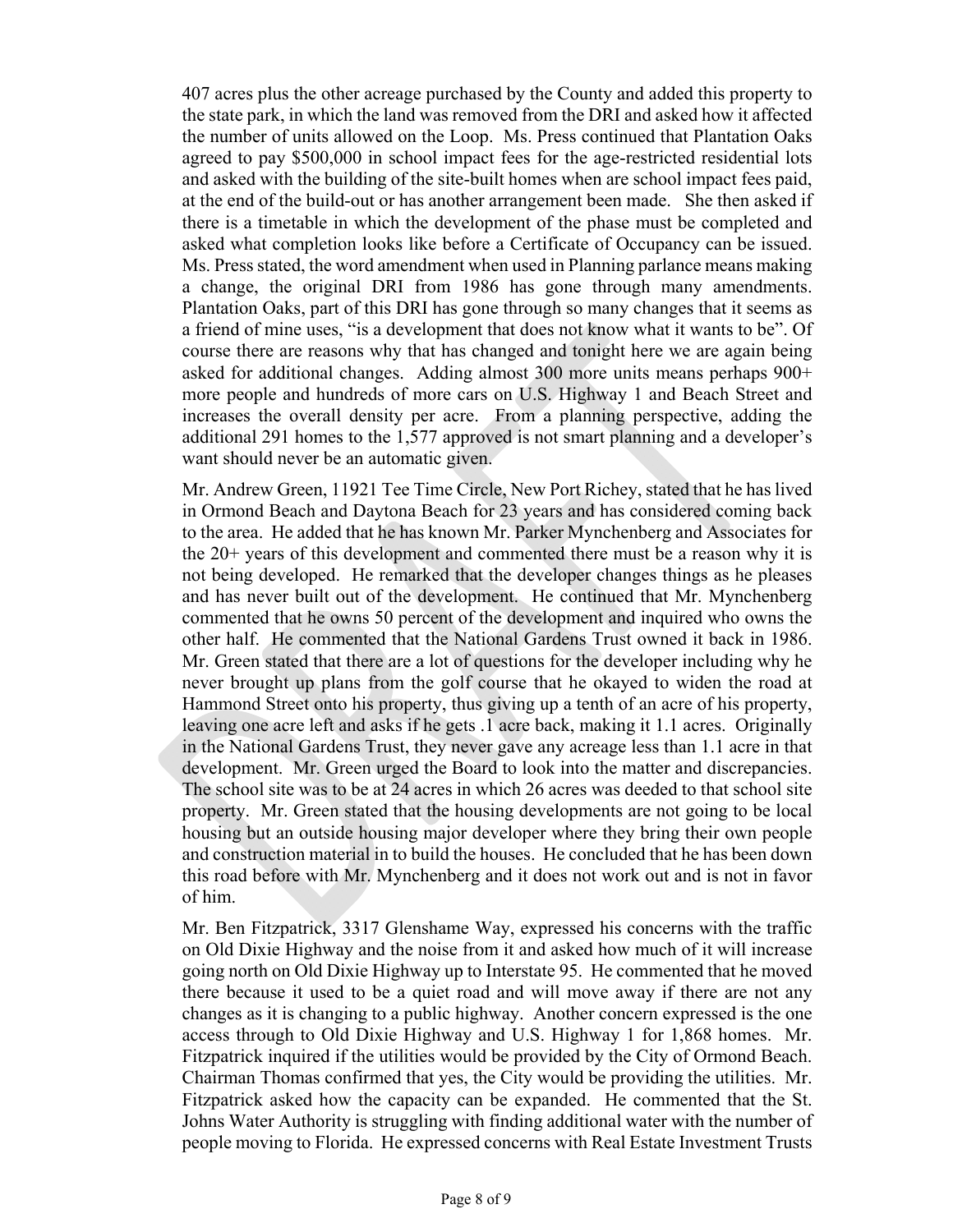(REIT) coming in and buying whole subdivisions for rental homes. 30 percent of all new developments are going into REIT, Wall Street investment for rentals, according to Mr. Fitzpatrick, which he claims is a 'bad deal', commenting that renters have a very different approach to their community compared to people that buy. He remarked that it is a long way to transport school-aged children to school with school buses going down U.S. Highway 1 or down Old Dixie Highway, in which he said will have enough traffic for a four-lane highway.

Mr. William Lindroth, 1481 Kilrush Drive, Halifax Plantation, stated that he came down to Florida from Long Island, New York and planned to move down to Ponce Inlet until he discovered the ridiculous traffic. He then said that he found this area and remarked how beautiful Highbridge Road is and liked the low amount of traffic. Mr. Lindroth continued that the impact study for the project has to be revised if this goes through for water, traffic and congestion as if there was an emergency there are only two ways out. He asks how they are going to evacuate. He commented on the amendment to lift the age restriction, and stated that it means there will be more school-aged children and more money for schools, "\$500,000 is alright for a few years, what will happen down the road and who will be paying, footing the bill for those kids that are going to school?" He added that it will not get any easier with inflation and with people pinching pennies. Mr. Lindroth remarked on the water treatment and concluded that he loves the area and the Loop and hates to see any of it getting destroyed with construction or too much traffic.

Ms. Carol Taylor, 19 Village Drive, stated that her property backs up to Phase 3 of the site and has chickens and pigs and is concerned with the amount of trees that have been cleared and the oxygen in the area from it. She asked if more trees will be cleared in the development and commented that oxygen for four people comes from one tree. Ms. Taylor expressed her concern with the several plants and animals in the area. She commented on the beneficial and medicinal saw palmettos and delivered information on the importance of the plant from treating migraines, prostate cancer, urinary issues, hair loss and her concern with the massacring of them. She stated that she does cycling there and has visualized many species of birds on her bike-rides and has witnessed an Indian artifact arrowhead discovered from a utility company employee when working in Plantation Oaks. She brought up the different turtles there, including the gopher, box and alligator turtles and expressed her concern of their protection. Ms. Taylor added that there are 60+ animal species in the area and within 50 percent of the animals and implants will be extinct within 10 years. She concluded stating that she has a photograph of a tree across from the property with the grim reaper on it and passed it around for the Board to see.

Ms. Missy Herrero, 111 N. St. Andrews Drive, questioned if the development is right for the area and inquired how the development can be shaped moving forward. She continued that she has been following the project and wonders if when the project initially came through if it was presented without a golf course and school with the density, if the Board would have approved it then or if the Board would have thought it was 'too much'. She expressed concern with the initial total of homes at 1,150 with the school and the golf course and are now up to 1,441 as well as 427 manufactured homes in a hurricane-prone area. Ms. Herrero remarked that it is a beautiful area with a lot of natural resources and is concerned with the changes. Her last comment references the sport of golf, and commented that Ormond Beach does not have a golf course and how all of the golf courses are packed in town, "golf is not dead", especially with the number of people moving into the state including retirees. Ms.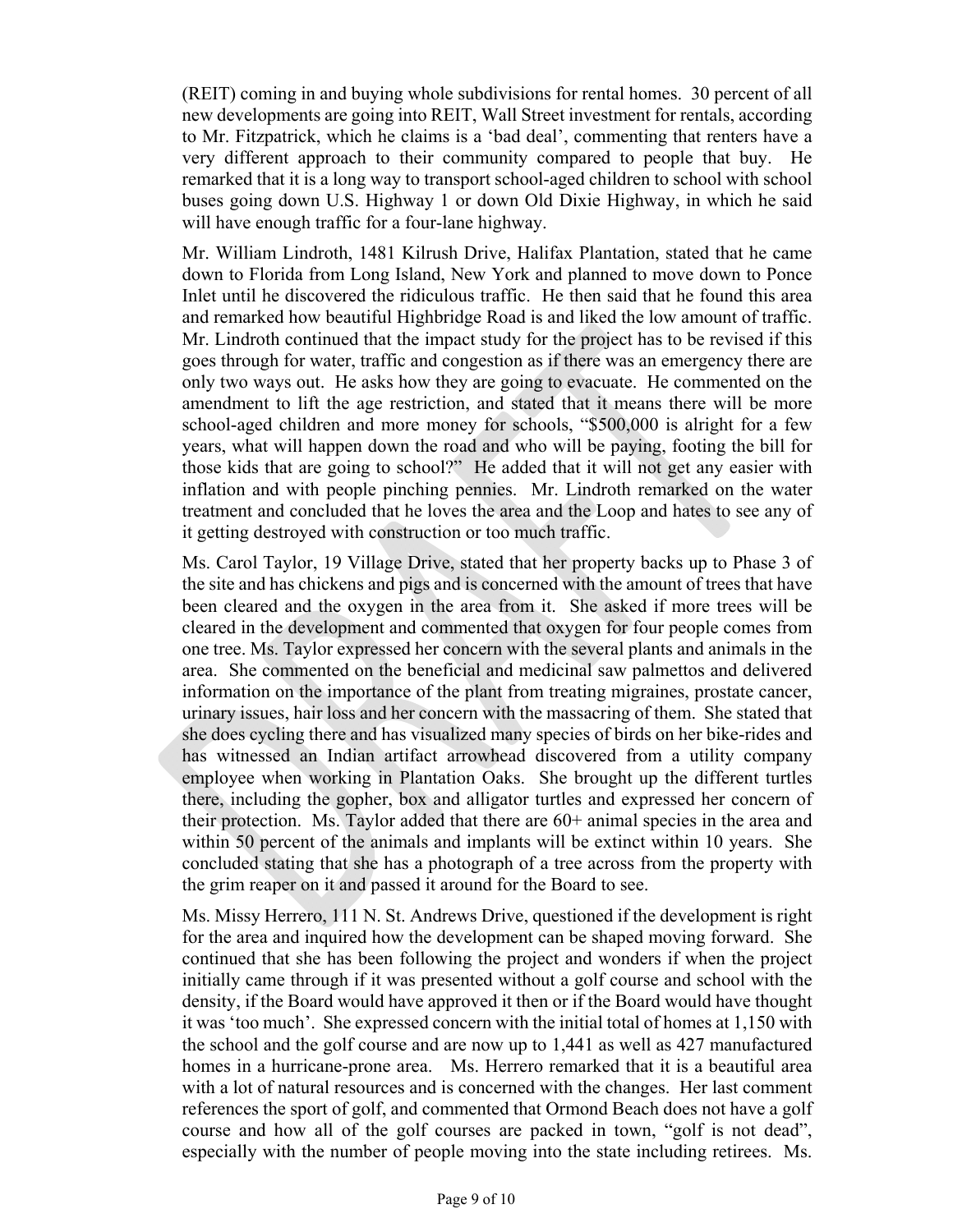Herrero concluded that just because the developer does not want a golf course does not mean filling that land with houses should automatically be approved.

Mr. Bill Lawson, 115 Oak Lane, stated that they bought their existing house 35 years ago and echoes the sentiments on tax-increase concerns. He added that the development has changed in the last few years including half of the acreage is gone. The fill has been sold with only water left. There was a decent amount of housing planned prior and now the development has mobile homes. Mr. Lawson continued that he feels that the Loop could have been left alone and now the exit is a quarter of a mile long with bricks when only flashing lights would have been sufficient. He concluded expressing concerns with the development.

Mr. Phillip Weidner, 831 Oleander Avenue, Daytona Beach, remarked that he is a lifetime residence growing up in Woodmere, the second subdivision built in Ormond Beach. He said as a child he used to fish at the point every day and the Loop is very personal to him. He explained that he loves the scenery there but thinks the damage is already done with the development and is concerned with what developments are going to do to the Loop as well as with the traffic. Mr. Weidner added that 200' away he awaits through three or four traffic lights to get through Granada Boulevard, therefore the impact of traffic needs to be reviewed. He referenced the traffic study that was done and expressed concern with whether or not it was done on the three to four mile radius going down on Jacobs Road coming down Beach Street. Mr. Weidner questioned the eight (\$8) million dollar- road Mr. Mynchenberg paid for and asked if that was agreed upon how many houses were going to be in there and remarked the entrances onto the Loop need to be looked at. Mr. Weidner brought up an article Mr. Mynchenberg was quoted in regarding the school buses being routed down U.S. Highway 1 and suggests seeing if he will hold up to that to protect the scenic Loop.

Ms. Sally Arnolf, 24 Audobon Lane, Sugarmill Plantation, Flagler Beach, commented that Mr. Mynchenberg has done a fine job with donating the land and lowering the price and called attention to those who think there are too many homes. She suggested to consider the amount of acreage that he is building out and remarked that in Flagler Beach they are fighting a high density of 1200+ homes on less than 600 acres. He has that in twice as many acres. Ms. Arnolf expressed concern in the added traffic that is going to go on Old Dixie Highway. The road cannot absorb that type of traffic and she recommends that the Board consider closing the entrance of Plantation Oaks Boulevard at Old Dixie Highway as there is a blind curb on both sides of the road where adding the traffic will be a dangerous situation. She also suggested having the traffic from Plantation Oaks go down to U.S. Highway 1 as the intersection was recently approved and is signalized and is the first traffic light off of the interstate. Ms. Arnolf also requested putting in an additional north to south road from Plantation Oaks coming out at the Publix Supermarket on Old Dixie Highway which would relieve the stress on the Loop road part of Old Dixie Highway. Roscommon can be extended south as well as Utility Drive, which is now a dirt road and can be paved and comes out at the same location. She stated that when she speaks to Mr. Mynchenberg on her suggestions she is told that the roads would go through wetlands. She said that her response to him is that he is building on the current roads in wetlands.

Mr. Parker Mynchenberg, P.E., Parker Mynchenberg & Associates, applicant, in response to the inquiries and statements replied that he appreciates the public and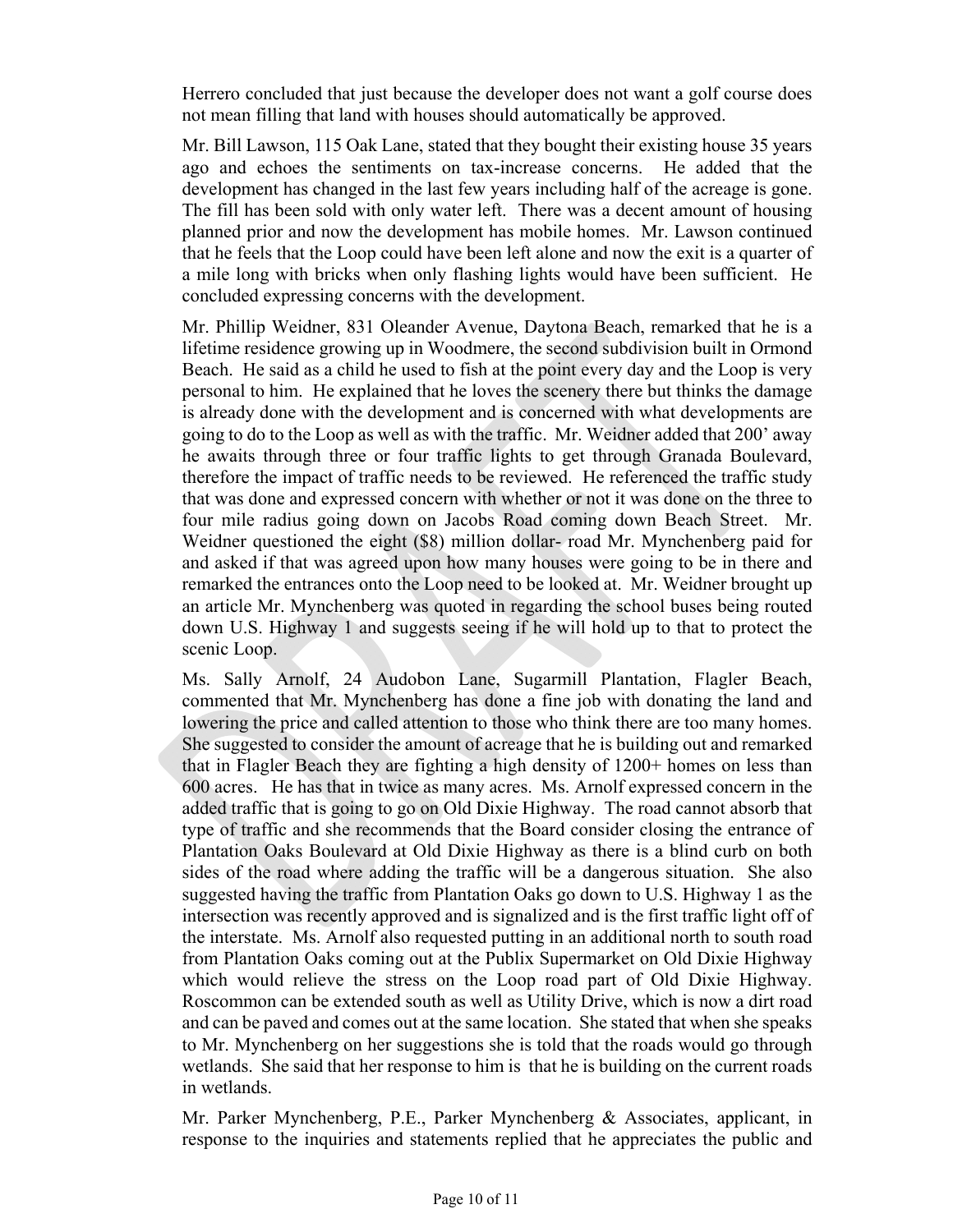notes there is confusion on the Westside Elementary school swap and clarified that they are not busing anyone to Westside Elementary in Daytona Beach. The School Board needed the property to do the expansion. He reiterated that no one is being bused from Plantation Oaks to Westside Elementary in Daytona Beach.

Mr. Mynchenberg replied to the notes that Chairman Thomas recorded starting with DRI, and replied that with this change and the Volusia County Dixie Ridge project, a parcel of land between Plantation Oaks and Halifax Plantation, Plantation Oaks is 110 lots below what the DRI allowed if it passed. He confirmed that they are within the DRI requirements and within the total number below the total number that are in the Comp Plan for the City of Ormond for Plantation Oaks and are not exceeding any of the numbers with the request.

Mr. Mynchenberg replied to the inquiry regarding the 2004 Trust for Public Lands that purchased 407 acres and then added the property to the state park, then was removed from the DRI, and how it affected the number of units allowed on the Loop, stating there were approximately 4,000 units in the original DRI which consisted of Ormond Lakes and the 427 acres. When the property was purchased, there were amendments done to the DRI and once Ormond Lakes was built out it was removed from the DRI. Mr. Mynchenberg continued that currently the DRI allows another 110 units after this development and if Dixie Ridge gets approved then there is nothing else to develop. He commented that he is proud of the subdivisions that he has designed in the area from Plantation Oaks mobile home community in Flagler, to Wexford Preserve, to the roads in Halifax Plantation, Ormond Lakes and Plantation Oaks. He concluded that he has a lot of history with designing subdivisions in that area.

Mr. Mynchenberg replied to the inquiry regarding when the \$500,000 school impact fees for the age-restricted residential lots, with the building of site-built homes are paid and said that the original approval was for 1,577 age-restricted no-school kids and the County Council agreed to pay \$1,100 per lot in school impact fees even without having impact on the school. As part of it, with the DRI, they had the 24 acre school site and the original development order required at the time the school site was dedicated that there would be an appraisal with impact fee credit for the site against the \$1,100 per lot that was committed even though Aberdeen just settled a lawsuit where they did not have to pay school impact fees, because if your age 55 and over, you are not allowed to have school-kids reside. He continued that when the age restriction was lifted in Phase 1, the lots have to pay the school impact fee if successful with lifting the age restriction in Phase 3, those lots will have to pay the school impact fee which is \$3000 per lot multiplied times the number of lots, which is \$2 million. Mr. Mynchenberg added that school impact fees and traffic impact fees are the only two impact fees that get paid at building Certificate of Occupancy (CO). With water impact fees and sewer you pay to get a meter, but with this project, before a house gets CO' d payment is required for the school impact fee.

Chairman Thomas inquired about the manufactured housing and if they are tax exempt up to a certain value and asked if it is a sizeable tax difference between what is paid. Mr. Mynchenberg answered no and that with manufactured housing, a double-wide has two tags, a triple-wide has three tags and annually you pay tax on it. The owner of the manufactured community gets assessed and pays taxes based on the value of the business which is not as much money as if it were stick-built fee simple. He mentioned that this is some of the downside when rezoning to manufactured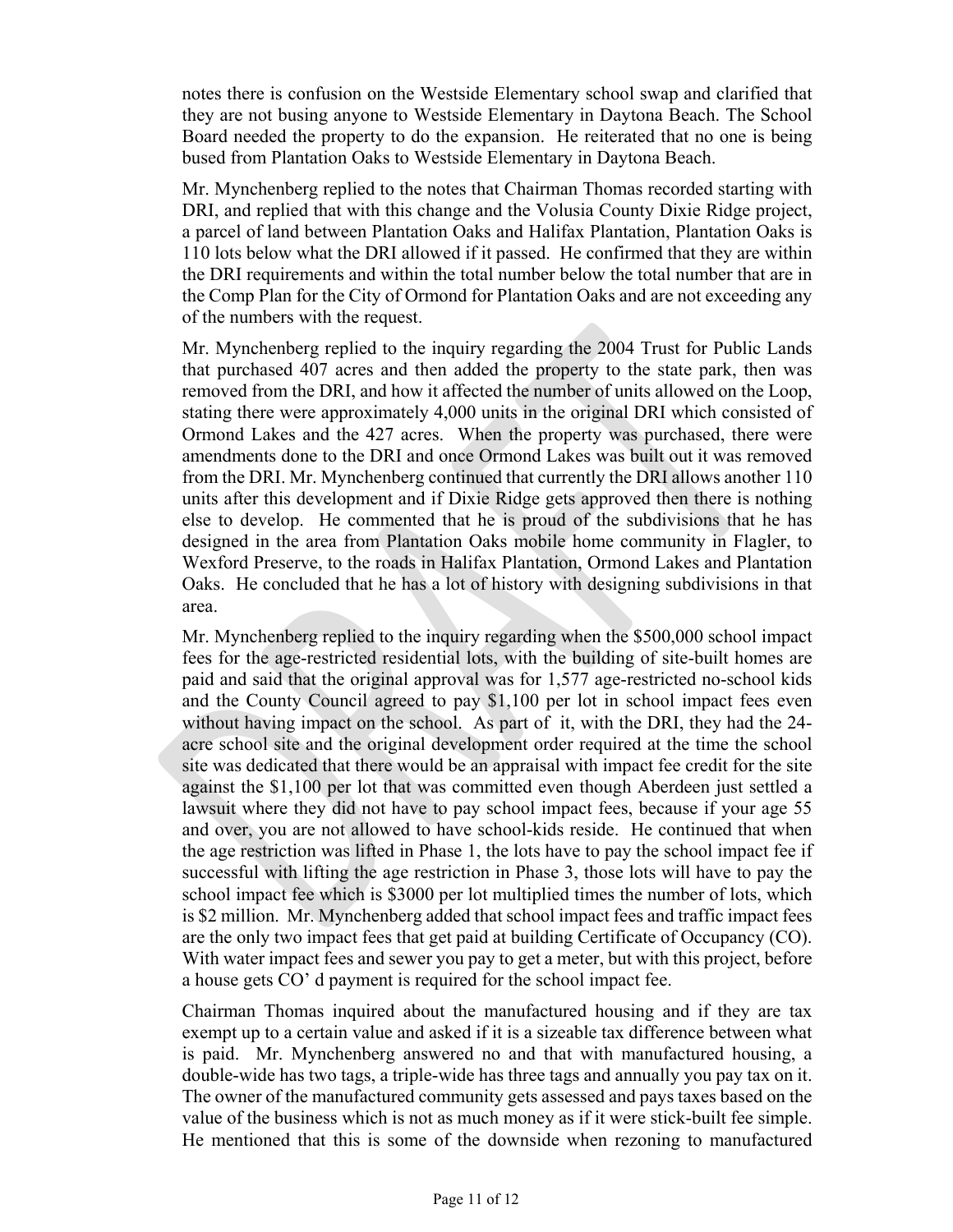housing. People that oppose, bring up that they do not pay as much ad valorem tax. Mr. Mynchenberg remarked that it is a big differential and lifting the age restriction in Phase 3, is similar to what was done in Phase 1. There is a demand for stick-built fee simple single-family housing which pays a lot more ad valorem tax and with the age restriction being lifted will pay more school impact fees. Regarding the school inquiry, he added that he resented the comments to the Volusia County School Board and they have indicated that they are at sufficient capacity. Mr. Mynchenberg mentioned that Halifax Plantation is not age-restricted, it is more for age-targeted retirees without kids which is suspected for Plantation Oaks.

Chairman Thomas asked if there is a school site included in the Ormond Crossings development future plans. Mr. Spraker answered that they would need to go back to the original development order to research that requirement. There was a school analysis but it is not known at this time if the site was preserved. Mr. Mynchenberg replied that there is a school site in Halifax Plantation which is in Volusia County. Mr. Galloway added that there will be a school site planned for Ormond Crossings with the number of houses that are proposed there over the span of a 30+ year project.

Chairman Thomas inquired about the aforementioned question on if there is a timetable in which a phase must be completed and what would completion look like before a Certificate of Occupancy can be issued. Mr. Mynchenberg stated that in Phase 2, the manufactured home community, there is currently 97 developed lots with 53 residents and he is in the process of completing Phase 2B which is another 125 lots. He continued that in the manufactured home business, two years ago, a manufactured home would arrive within 60 days of the order, and now it takes 11 months. It is a challenge to get houses from the manufacturers. He stated that in the housing development in approximately two to three months he will be before the City for the final plat for the first phase of 121 lots in Phase 1 and there will be houses built and CO' d one at a time and then will be in Phase 2B. He continued that he is working on designing 1B. They will be built in approximate hundred lot increments by phase.

Chairman Thomas referenced Ms. Herrero's inquiries regarding the golf course and remarked that Ormond Beach closed its golf course. Mr. Mynchenburg added that Indigo and Tomoka Oaks golf courses have also closed.

Mr. Mynchenberg touched on the utilities inquiry and said that originally when the initial rezoning was done, starting with Halifax Plantation, Volusia County wanted to get into the utility business. Mr. Mynchenberg stated 20 years ago the City had a force main and a waterline that ran up along North U.S. 1, north of Plantation Oaks which was a lot closer then trying to get utilities from a water plant at Halifax Plantation. The property annexed and they negotiated with the County to allow the City of Ormond Beach to serve Plantation Oaks with water and sewer. An analysis was done and at the time they were permitted for 400 homes without any offsite extensions and since then the City recently extended a potable waterline and a force main of sufficient size to handle development up in the area for Ormond Crossings as well as Plantation Oaks.

In replying to Mr. Green's inquiry regarding when Pennsylvania Avenue will be built out, Mr. Mynchenberg stated that Mr. Green owns that outparcel by the lake which is in Phase 4. He commented that there is a gentleman that owns two lots on Pennsylvania, as part of the Phase 4 improvements, Pennsylvania Avenue will be paved and a city lift station will be built and water and sewer will be extended. There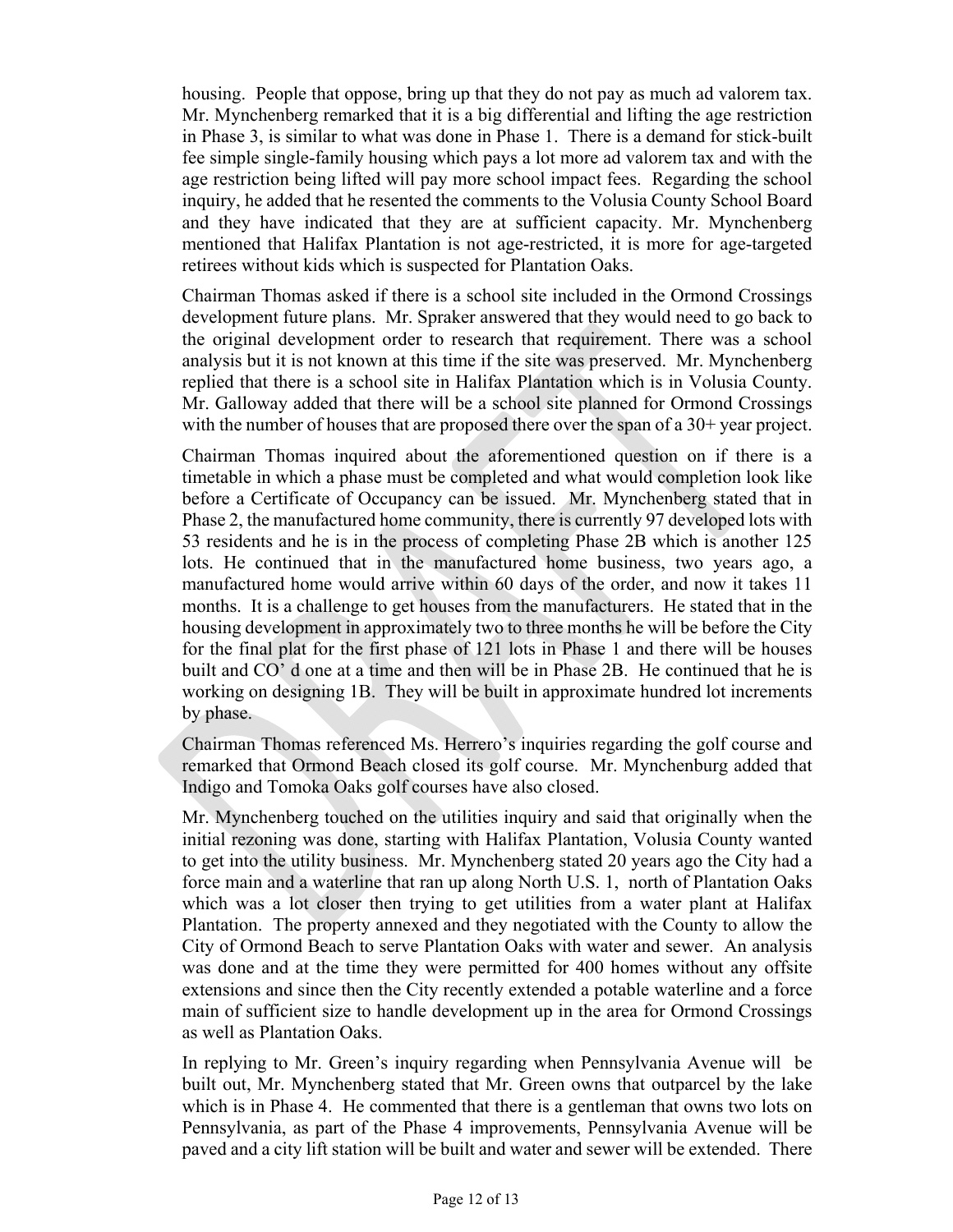are currently force main and potable water stubs to Pennsylvania Avenue. Mr. Mynchenberg stated that the timing on it will be market-driven. The current focus is now on Phase 1 and soon to be Phase 3, then Phase 4 may be a year or two from now.

In reply to Ms. Taylor's inquiry regarding the clearing of the trees and lack of oxygen, Mr. Mynchenberg stated that a lot of clearing has been done and part of the 400 acres of the west side of Plantation Oaks was burned down during the 1998 wildfires. The vegetation that has been cleared is the secondary growth. With concern with wildfires for the residents, a permit was obtained for some clearing. Mr. Mynchenberg continued that clearing has not been done next to the Village of Pine Run area but as Phase 3 develops clearing will be done there. In referencing the inquiry about being right next to Old Dixie Highway, with the County owning the park, they do not own any property on Old Dixie Highway. Regarding the buffer inquiry, in the design for Halifax Plantation in the time that it was permitted, most buffers along the road were 25', Halifax Plantation agreed to do 50' with the County. When Plantation Oaks was permitted, it was agreed to do a 175' buffer in a conservation easement. Now the County owns that property but the conservation easement goes with it.

Ms. Tolland commented on Ms. Arnolf's suggestion on the entrance onto Old Dixie Highway and the possibilities of other access roads. Mr. Mynchenberg replied that a cul-de-sac was discussed prior and not a connection to Old Dixie Highway. He added that he lives on Old Dixie Highway and lives next to wetlands and the road from Tomoka State Park goes under water when the wind and moon are right. Pine Tree Road occasionally has water over it. Plantation Oaks Boulevard does not flood and provides an emergency outlet for the south end of Halifax Plantation and those living in Sanctuary on the waterfront and surrounding subdivisions. There was initially a 200' right-of-way when Plantation Oaks was contemplated and it was envisioned that Old Dixie Highway would be four-laned all the way up to Halifax Plantation as seen in the original first phases elevations of that subdivision. At the time it was also envisioned that Old Dixie Highway would be four-laned and Plantation Oaks Boulevard would be four-laned but the locals were opposed to removing the oak trees on Old Dixie Highway. Mr. Mynchenberg remarked that his opinion is that it provides a connection at all times, and in that area due to the low elevation of the existing roads is the only way out during high tides or hurricanes.

Mr. Jorczak touched on the traffic study in the staff report, and commented on the primary data being three years old and the significant traffic on Old Dixie Highway and Beach Street. He inquired about the trip generation today and remarked that it takes multiple traffic lights to get onto Granada Boulevard from Beach Street due to the back up on Beach Street at all times of the day. The impacts of the additional homes need to be sufficiently analyzed on the potential impact with the build-out. Mr. Jorczak explained that it is a problem today that is going to get worst with no other relief on the north-south corridor for the amount of houses. Beach Street and U.S. Highway 1 are the only routes, with the majority going down Beach Street. Mr. Mynchenberg replied that in November or December a neighborhood meeting was held and the Planning Department required that an updated traffic study be done with TEDS and Mynchenberg and Associates traffic consultant and a methodology was put together that the City's traffic consultant provided to Volusia County and it was asked to do additional counts. Diagrams were provided in the traffic study that shows how much traffic is from Plantation Oaks and how much traffic goes to U.S. Highway 1 and Old Dixie Highway. The majority goes out U.S. Highway 1. Mr. Mynchenberg referenced the comment about studying intersections, and said that there were quite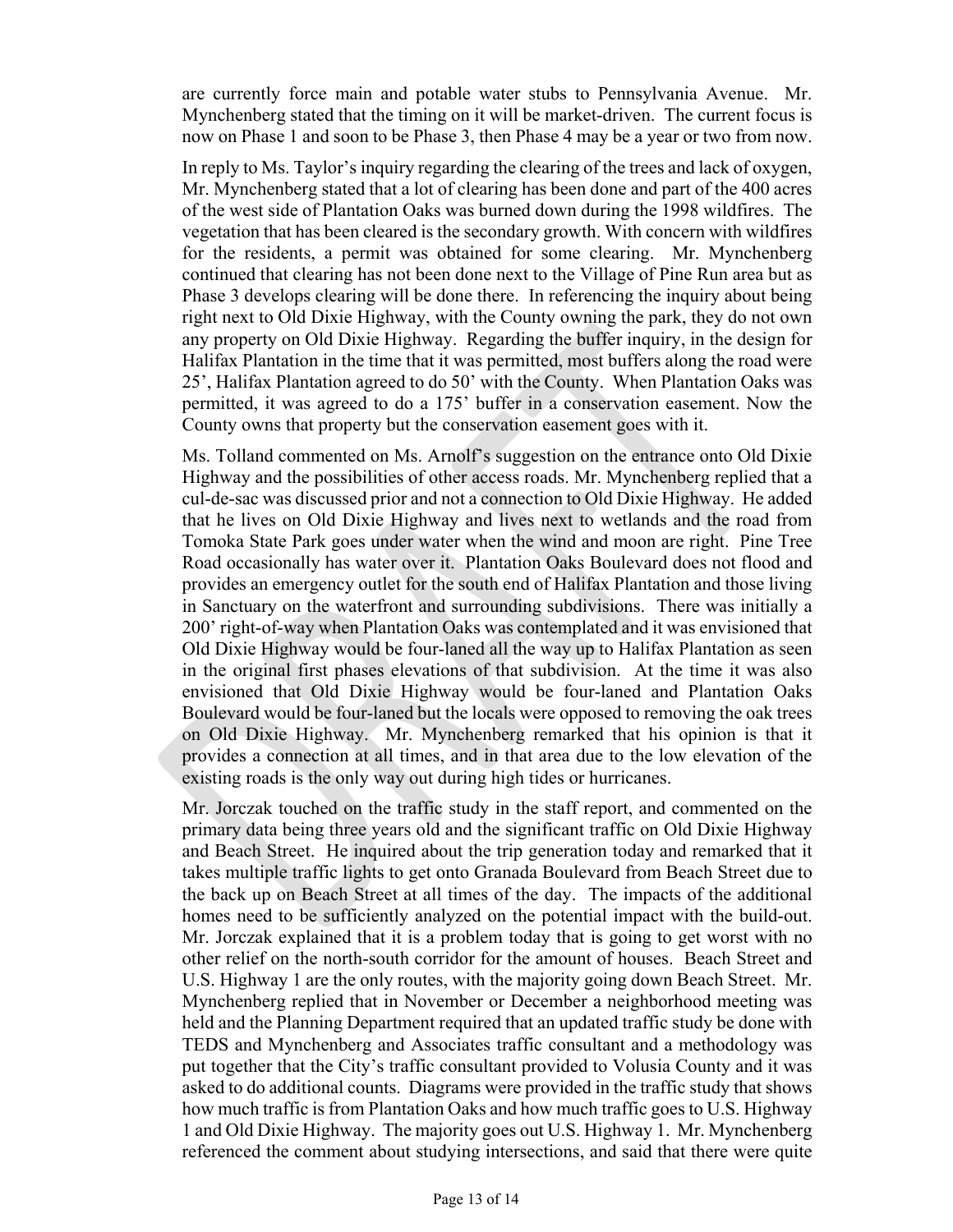a few additional intersections north and south of Plantation Oaks Boulevard and U.S. Highway 1 that went through the methodology approval with the County and the City's traffic consultant to be studied, therefore they were studied. Mr. Jorczak commented that he will work with Mr. Spraker to see that information is included in the report. Mr. Mynchenberg mentioned the reason people did DRIs initially was to vest their trips. Once the DRI was approved, it was said that National Gardens trips were vested and there before the development down the road comes in. The trips being proposed for Plantation Oaks have been approved for a long time. Mr. Jorczak remarked what was done in the past and where we are today are two different elements including not only Plantation Oaks but the other developments going in that are an impact to the area.

Chairman Thomas expressed that there are alternate routes to take during different times of the day and during different seasonal area events.

Ms. Shull asked what size the lots are. Mr. Mynchenberg answered that the 1,577 lots in Plantation Oaks that are approved are 50' x 100' with 7.5' side yard and 20' front and 20' rear yards. Looking at the current major amendment plan, all of the lots in the manufactured home community are a minimum of 65' wide by 110' minimum and are all fully permitted with approved construction plans. Initially Plantation Oaks was intended to be a manufactured home community. He continued that Plantation Oaks – Flagler, are 50' by 100' lots and would not fit triple-wides so then opted for 65' width. The zoning allows a 50' by 100' minimum. Mr. Mynchenberg added that there are no lots smaller than 50' by 110' and in Phase 1 there is diversification with the lots closer to Interstate 95 at 55' minimum with some at 110' where the lakes are dug. 70 percent of them are 125' deep, as well as in Phase 3. In Phase 1 some are 55' by 125' and others 65' by 125'. The wider lots are next to Halifax Plantation. The narrower lots are next to Interstate 95. Mr. Mynchenberg added that in Phase 4 which is by public streets, next to Interstate 95 are 50' by 110' minimum but have been drawn up to be 50' by 125'.

In reference to a question on Ormond Beach minimum lot size standards, Mr. Spraker responded that dependent on the zoning district, there are zoning districts that allow 50' to 100' wide lots. He reiterated that this project was approved in Volusia County and came into the City of Ormond Beach with the standards in the Volusia County development orders, therefore with this amendment there are 'tweaks' that would expand some of the lot widths and depths. The 2002 development order established the conditions.

There was discussion on the 50' lot houses in Daytona Beach with 5' side yards, 40' lot houses in LPGA with 5' side yards and 50' lots with 5' side yards in Edgewater. Mr. Mynchenberg explained this is the reason he has designed 55' minimum width with 15' between homes with a 40' wide development pad.

Chairman Thomas closed the public hearing and opened it up for Board discussion.

Mr. Scudiero commented that there are things that he does and does not like starting with that going back 36 years it could be allocated for higher than it is and likes that there is some still being left on the table, with  $79$   $(1,577 + 291 = 1,868)$  leaving 79 short of what is in the Comprehensive Plan. He continued that he does not love the school and the golf course issues with them originally being planned on and now not being followed through, although expressed understanding in the circumstances behind it that determine the changes. Mr. Scudiero stated that in 2019 the Planning Board adopted the Comprehensive Plan from the County for the 1,947 potential units,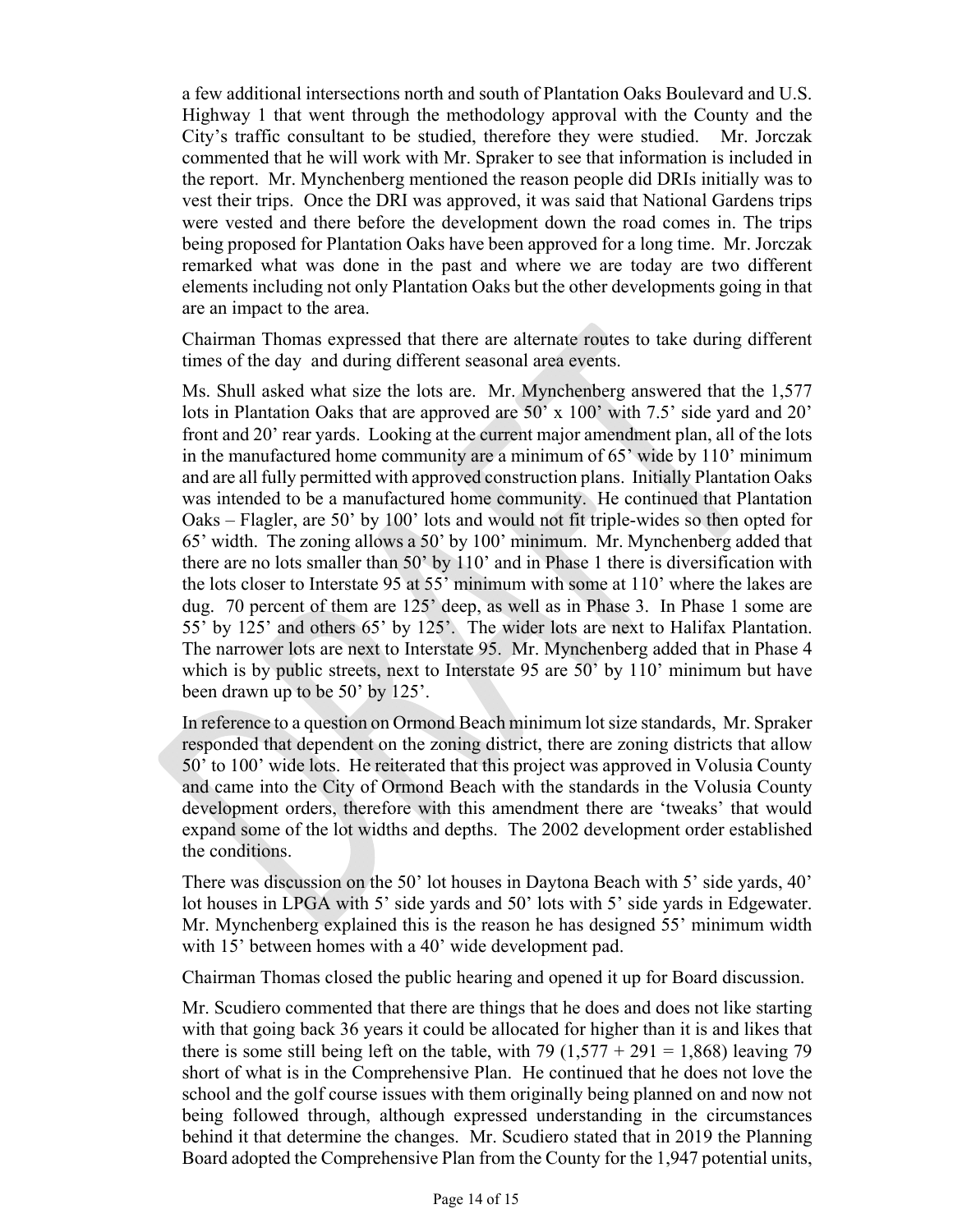and no one spoke against it, other than the concerns about the actual road, not the lots. He remarked that he will be a reluctant yes with concerns and hopes that good plans will be presented.

Ms. Tolland applauded Mr. Spraker for putting together the history of the land. She explained her thought process on the project's original design and when pondering she said that she ensures that the requirements of the Land Development Code (LDC) are met in which in this case, they were. She reviewed a synopsis she put together on the project and remarked that the originally 1,577 residential units were planned to be site-built, single-family development with 80 percent residents 55 and over, school impact fees, a land area for a golf course, 100' right-of-way on U.S Highway 1 to Old Dixie Highway with internal roads to be private. She continued that in 2006 was the utility service agreement. In 2007, there was the 175' buffer required off of Old Dixie Highway which 33 acres were purchased by Volusia County. In 2012, mobile homes were allowed as well as a central clubhouse for the manufactured homes. In 2015, options were given of constructing lakes in open-space instead of the golf course. In 2016, no school site and prepaid the school impact fees and donated to the school site at Westside. In 2019, eliminated the 100' right-of-way and added four specific medium landscape plans. Open-space can be unplanted for view of the lakes but can be planted later during the development phase. In 2015 was the annexation agreement to serve utilities that would run through any not contiguous with agreement for Ormond Beach to provide the utilities. In 2019 the 1,055 acres were annexed, 427 units were available to be built. 2020, ½ acre was annexed in. 2021, the Future Land Use Transportation and Intergovernmental Comp Plan was amended to 1,947 units. In 2021, the age restriction was deleted. In Phase 1, allowed only single-family construction and moved to relocate the 76 lots due to the acreage that is being sold to Volusia County. Ms. Tolland summed up the bottom line and how it has gone through a lot of changes and demands a lot of effort and consideration.

She continued that the original plan from Volusia County was supposed to be a selfcontained community with private roads, a commercial piece, school, golf course and firehouse, having less impact. The golf course was amended to open space and lakes. Ms. Tolland expressed her concerns of reaching close to the city's maximum impact of development considering the potential Dixie Ridge property in the County as well. The open spaces are being limited and their potential uses, according to Ms. Tolland. She mentioned that the water impact has not been discussed of another development and is a concern of hers. Ormond Lakes recently brought up the water going over U.S. Highway 1 and into their lakes. Ms. Tolland stated that every development that is built is responsible for self-containing their water. Plantation Oaks was originally planned to be self-contained and has now morphed into something different and suggests that the Board consider the request with caution. She commented that she is not comfortable with all of the building on the golf course and school site.

Ms. Shull added that she has many of the same concerns as Ms. Tolland and expressed concern with it affecting and impacting the traffic, flooding and utilities. She inquired if the development could put their own sewage plant in like other neighborhoods. Ms. Shull stated that she is concerned about the lot sizes and the traffic study. She understands that there is going to be development and commented that Ormond Beach is such a cool community with not all of the neighborhoods being packed together. She remarked that she loves the water in the project but wishes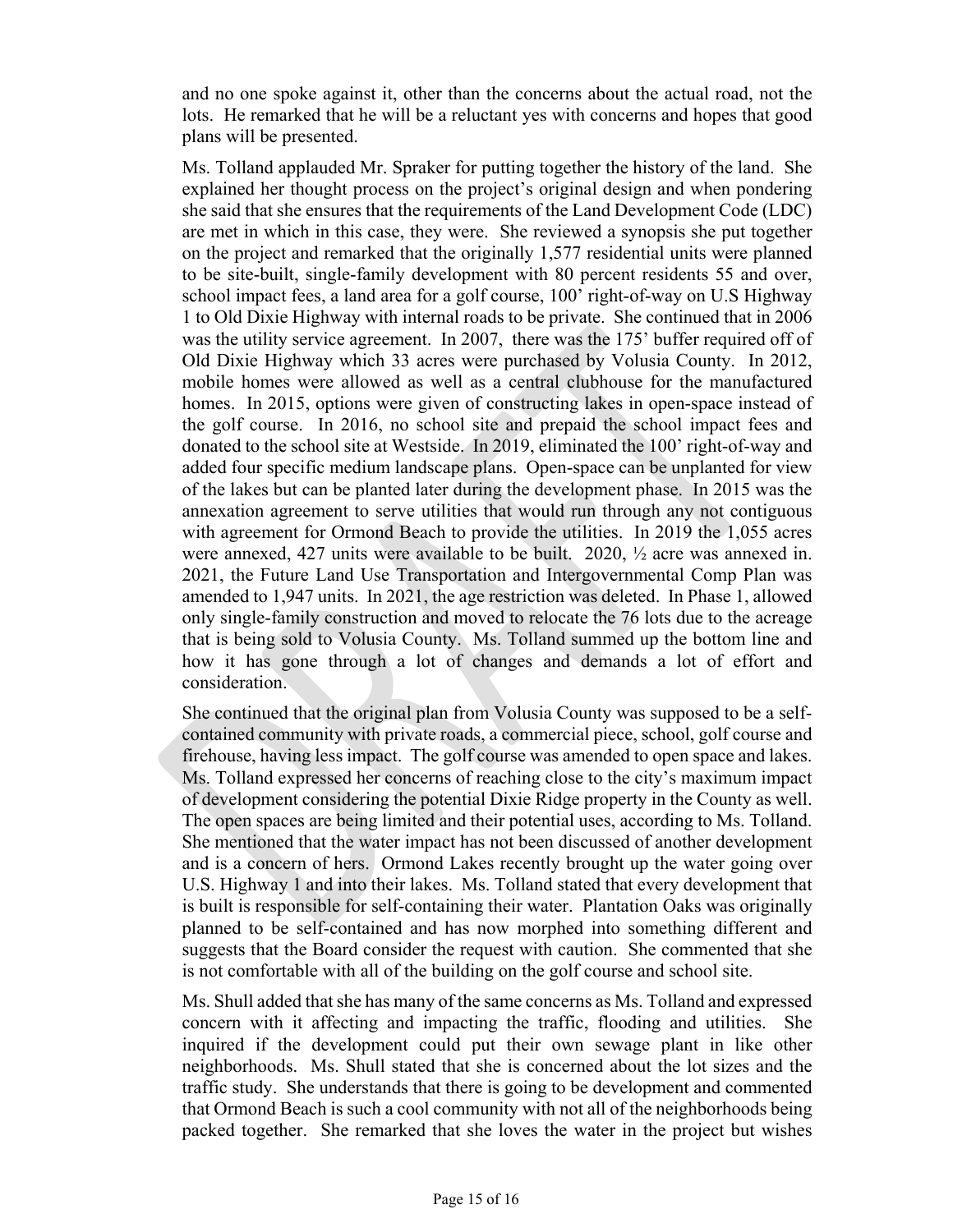more trees would have been protected. Ms. Shull appreciates the land that was sold for the park land but feels that it is too much.

Mr. Galloway stated for the record that he does not sell houses but is in real estate and has only sold three houses in 40 years and commented that whether or not they build houses or not does not affect his business. He travels Beach Street and knows that it is a 'given' and that it floods at the bridge when there is a full moon. Mr. Galloway apprised everyone that Florida is growing by 80,000 people per day and knows that it is a special place. Only 14 buildable lots exist on the beachside, according to Mr. Galloway. People are tearing down houses on the beachside to live there since it is built up. He claimed he is a big believer of controlled and quality growth. Interest rates are at 5 percent and the average price of a house is \$390,000. Mr. Galloway remarked that his kids work in Charlotte, North Carolina and Charleston, South Carolina and the majority of his friends' kids work outside of this area because of jobs.

On the subject of taxation that was aforementioned, Mr. Galloway noted that 10 to 20 years ago the citizens of Volusia County voted on the ECHO Grants and Volusia County Forever and it was supposed to sunset and suggested to look at all of the items paid in Volusia County. The highest property taxes are in Alachua County in the State of Florida due to Shands Hospital and the University of Florida, with the second highest being Volusia County. Ormond Beach has the second lowest millage rate as well. With taxes going up, he urges not to blame the City of Ormond Beach and suggests looking at the 14 items being paid and taking their trim notices to Volusia County, and look at what was going to sunset where taxes could have been dropped and went to the polls and added additional taxes with Volusia Forever and the ECHO Grants.

Mr. Galloway stated that he used to ride his bike on off numbered days 26 miles and on odd numbered days would ride 52 miles and go up Old Dixie Highway to Flagler and back down. Within the last several years he claims to have quit riding due to being brushed back twice on the Loop. He mentioned that growth in Halifax Plantation was the beginning of what is happening to the Loop. Mr. Galloway touched on the number of apartment complexes being built in the area and how the parking lots are full with rent prices at \$1,700 to \$2,200. Once taxes and insurance are added to a house, people cannot afford to buy a house. The home builders are now competing with the apartment builders as people would rather raise their kids in a house than an apartment complex, therefore there are huge companies building houses for rent only and will be the way of the future. Mr. Galloway referenced the lot size concerns and explained that there are two ways to drop the value of a house, one of them being to go to smaller lot sizes. He reiterated how following World War II, Mr. William Levitt developed the Levitt-built homes which were 700 square feet with two bedrooms and one bathroom and urges to mentally prepare to go to smaller lots approximately 40' houses with no hallways, as built in the late 1700s and 1900s and remarked that we have to physically change the image of what the American Dream is believed to be, to own a little house at the top of a hill with a picket-fence around it. Mr. Galloway stated your house is your castle, it does not matter if it is 5,000 square feet or 750 square feet*.* Mr. Galloway commented that there are opportunities to grow this community with only 650 homes available in inventory in the city. With Florida being a state that does not have a state income tax, it is a lovely state to die in because of your inheritance, according to Mr. Galloway. He remarked that it is easy for those who have housing to say that they do not want anymore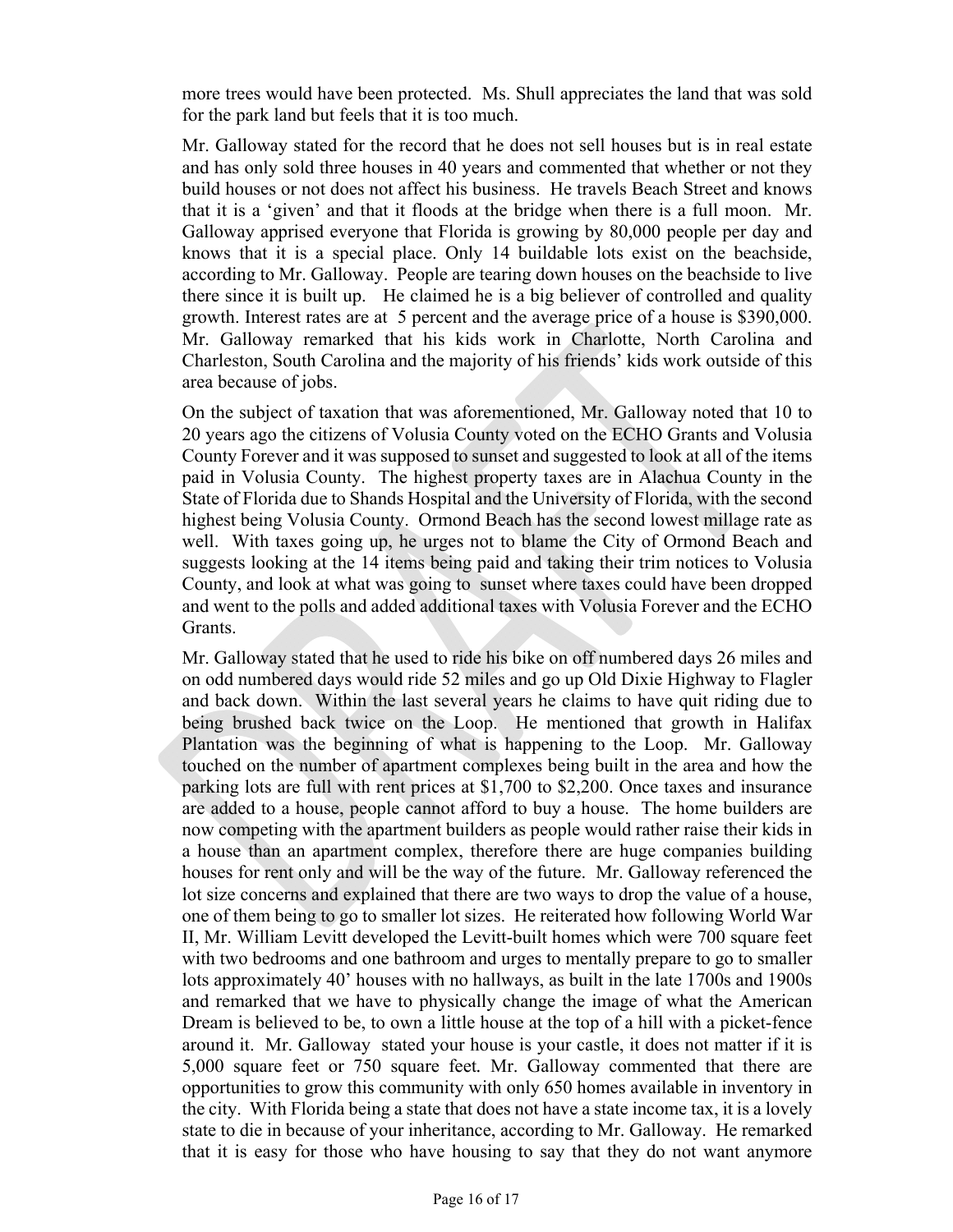housing, but for those young people that do not have housing, they are leaving the state. He expressed he feels mixed-emotions about the proposal and thinks that it needs to be tweaked with a density adjustment. Mr. Galloway concluded that there is a housing-shortage and that the bottom line is that the City Commission makes the decision and the Planning Board is a sounding board.

Mr. Jorczak expressed mixed emotions as well with the fundamental problems with the growth of Ormond Beach, there are issues that continue to come up with the respect of how a particular development is in a particular area. He has spoken with employees of fast-food restaurants and has heard how affordable housing in Ormond Beach is a problem today. There are a couple of developments put in of subsidized housing and they fill up instantly before the units are built. Mr. Jorczak added that he would prefer this development to look more like Ormond Lakes with their layout, lakes and amenities. He suggests more discussion and is favor of lower density. Mr. Jorczak questions the impact of the density tomorrow and ten years from now.

Mr. Briley commented that it is important to remember that the development was a DRI and recommended 35+ years ago and has vested development rights, traffic and vested trips in the development. He reiterated that the development was approved in the County and annexed into the City. Mr. Briley commended Mr. Mynchenberg on his quality developments in the County. He continued that the school situation is of concern. Ormond Beach Middle School is not at full capacity, and he stated that he is not sure about Pathways Elementary and Pine Trail Elementary. He remarked that he is not certain of the requirement for the school. Once Phase 1 and Phase 3 are complete then it should be known if the school is required if Volusia County does not have an issue with the school concurrency. Mr. Briley commented that there are not many golf courses left in Ormond Beach, other than Oceanside Country Club. They are not the best for the environment with the amount of pesticides and fertilizers on them. He touched on future developments in the area and said that this development has vested development rights and trips and there is concern about the traffic. He touched on access, and remarked that the County would not let the road be cut off at Old Dixie Highway with that many homes in there with the possibilities of any emergencies. That would only allow one-way in and one-way out. Mr. Briley concurs with Mr. Jorczak and expressed interest in a more comprehensive traffic study. He suggests taking it item-by-item as well.

Chairman Thomas remarked that people moved here because it is a wonderful place to live. He said that he moved here in 1973 and grew up in Florida. He stated that it is his 32nd year on the Planning Board. He expressed that Ormond Beach is such a desirable place with everything that the Planning Board and City Commission has done and has created a problem with everyone wanting to be here and do not have the where with all to keep our children here. He added that he wants more open space, less lots and to come up with something that is good for everybody. Chairman Thomas states when a town or city stops growing, that is when they start to die*.* He expressed that he is hopeful that something can be worked out with Mr. Mynchenberg in a compromise that can give more open space and a few less lots.

Chairman Thomas announced that tonight is his last night as Chairman of the Planning Board due to prioritizing his wife's health issues.

There was Board discussion with the Planning Director and City Attorney on the options of tabling the item, approving the request as presented, denying it or approving the request with reasonable conditions. It was explained that the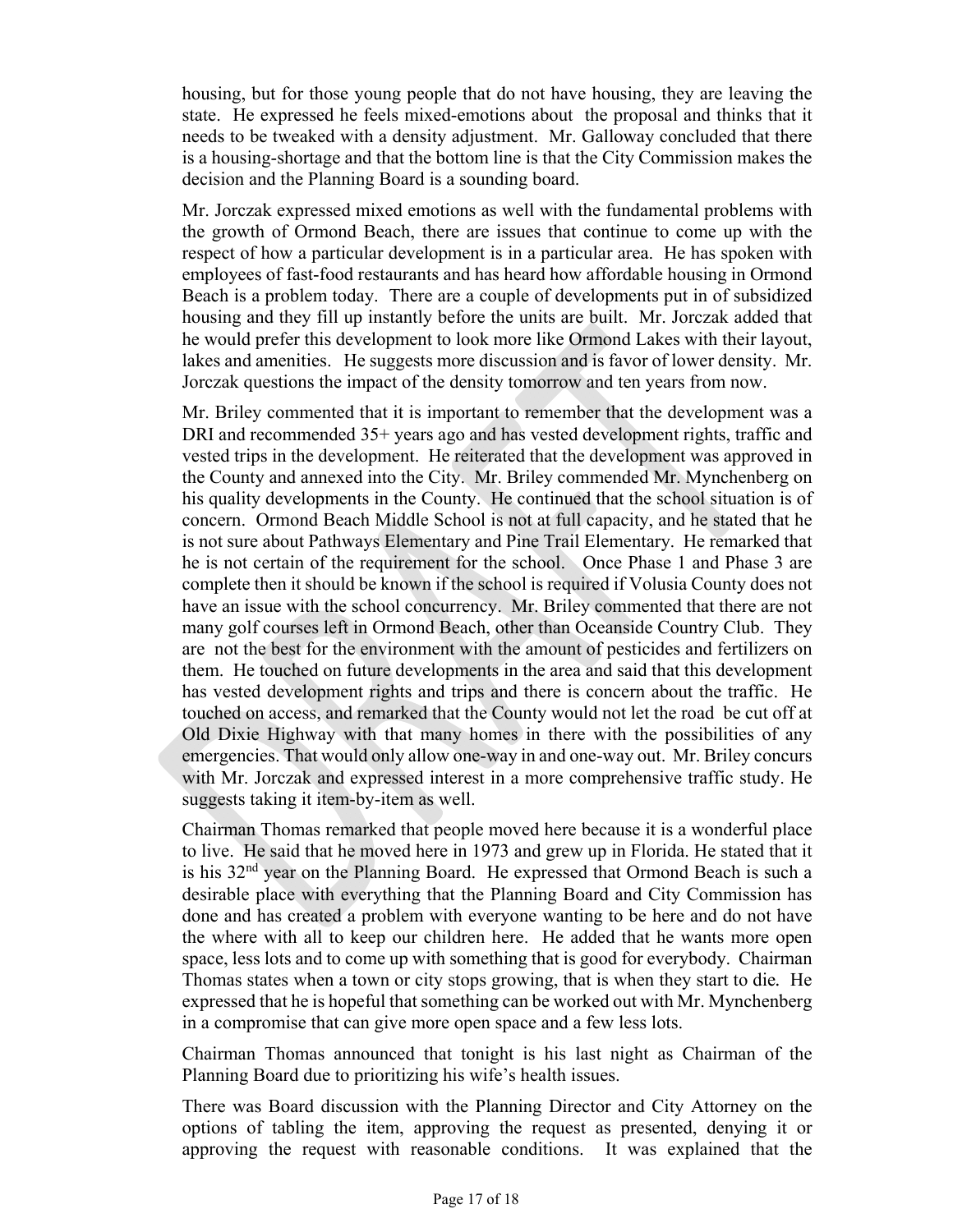Development of Regional Impact conditions were vested and approved by Volusia County. Attorney Hayes advised that if there is a request with conditions it requires resubmittal of new plans then the applicant will need to work that out and bring it back. If the applicant wants to keep their proposal as-is, it was explained that the Board would need to vote it up or down and move on to City Commission.

Chairman Thomas expressed his concern with open-space and recreation areas.

Following a discussion of the concerns, Mr. Mynchenberg stated that each of the phases have a clubhouse and recreation area. Phase 3 has a 5,000+ square foot clubhouse and courts. Phase 1 has a clubhouse and a pickleball court, and Phase 2, the lifestyle community, has a 10,000 square foot clubhouse. He stated that the school site is done and the School Board has no right to the site now. A deal was made with them for another site. Regarding open-space, there is over 200 acres of open-space and 50' buffers on both sides along the 2-mile main road. Mr. Mynchenberg added that there is a minimum 50' buffer along Interstate 95 that is treed. He suggested looking at Phase 4 and making a recommendation to the City Commission of something less than 125. The portion of the golf course that was in Phase 2 was converted to a park and a lake. Mr. Mynchenberg advised that in Phase 2 there is more park area than previously. Regarding the ask on the 80 additional units, in Phase 1, the golf course corridor, approximately 50 acres, he expressed he would be okay with going down to 60 or 40. In Phase 3 where the ask is for 86 additional units where the golf course used to be, he added that he would be open for a positive recommendation. Mr. Mynchenberg continued that interest rates are going up and expressed the importance on getting it done today.

Chairman Thomas reiterated the need for more recreation space inside the neighborhood stating that he wants them off of the games and outside.

Mr. Mynchenberg stated that there is a public park as part of the development, and the mobile home park has adequate recreation facilities. Phase 3 has a 5,400 square foot clubhouse facility with a pool, play area and courts. There is a 2,500 square foot clubhouse facility in Phase 1 and could be doubled in size if requested. He suggested dropping 30 lots for Phase 2 and will commit the acreage toward recreation.

It was discussed that 50 percent of Phase 4 is cleared, Phase 1 is cleared, and Phase 3 is not all cleared other than the lakes being dug.

Attorney Hayes suggested working through each item for a recommendation consensus agreement between the Board and what Mr. Mynchenberg is looking for, and then take those conditions to the City Commission with the changes that Mr. Mynchenberg will make to the overall master plan which will be included with the packet that goes to the City Commission.

Mr. Scudiero stated that one of the concerns in Phase 3 is the buffer along Pine Run and asked if it could be accommodated in the acreage that would be spared. Mr. Mynchenberg agree that it could be and suggested taking some lots out of Phase 3 and have them be adjacent to Pine Run. There is an open buffer along Pine Run as well as an open swale that runs through there. He offered to eliminate 30 lots next to the Village of Pine Run and put open-space or recreation of a play field there.

Discussion ensued between the Board and Mr. Mynchenberg on abutting properties, Halifax Plantation and the Volusia County project of Dixie Ridge. The Dixie Ridge project in the process of rezoning the property and have agreed that the County purchased all of the property east of the powerline and are donating 13.5 acres east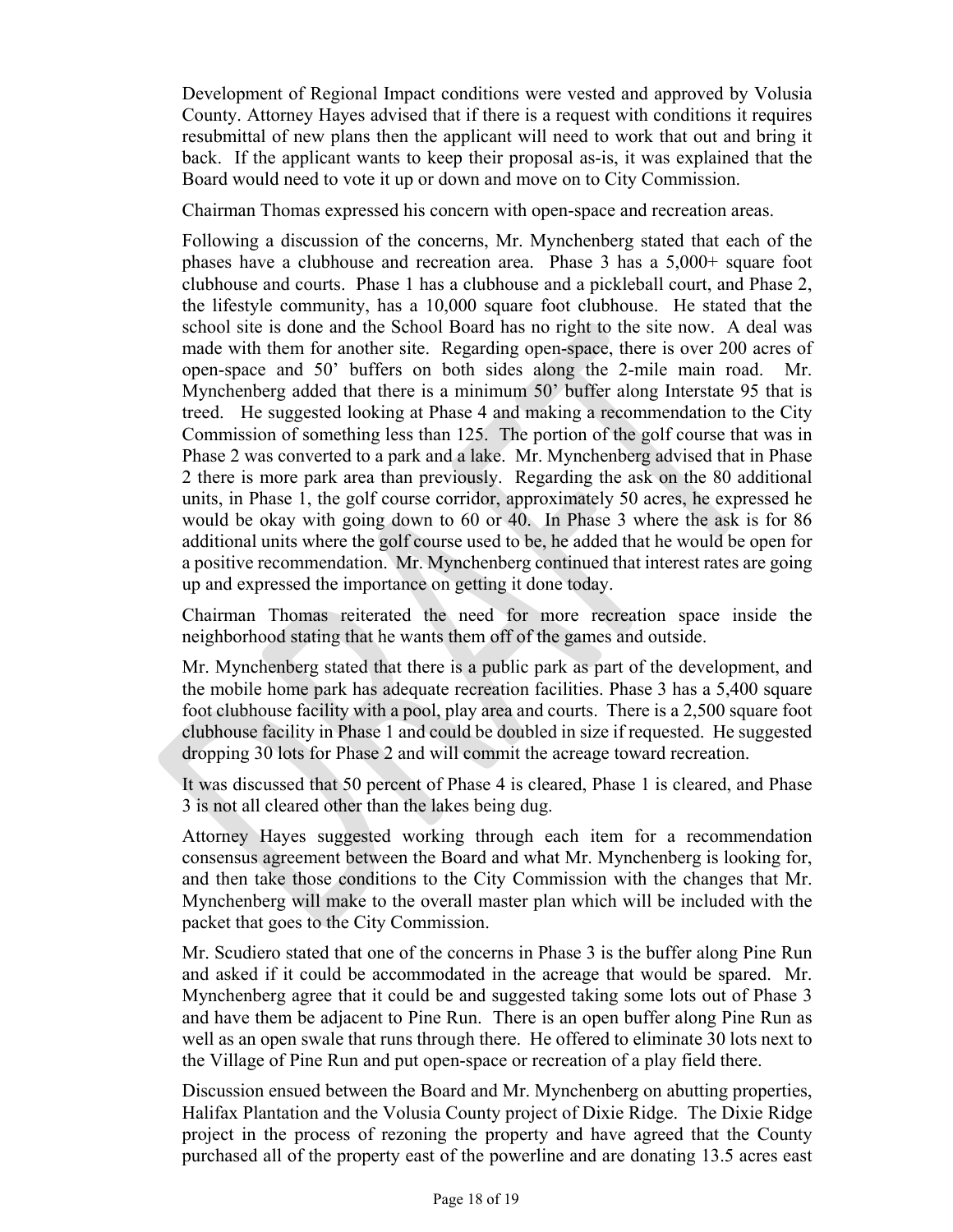of the powerline to the County to be a continuation of their park. Instead of a 50' buffer, it will be 300' to 500' next to Old Dixie Highway.

Mr. Jorczak asked for information regarding the number of units. Mr. Mynchenberg replied the more units, the better. He explained that he went from the 50' by 100' lots to 55' to 65' lots by 125' deep. He noted that he has not made any money from the development. There was discussion on the differences between Ormond Lakes and Plantation Oaks. Mr. Parker concluded that he is happy to put a revised plan together over the next week or so and is willing to compromise.

There was additional conversation amongst the Board regarding tabling the item versus voting with conditions this evening.

**Mr. Scudiero motioned to approve PRD 2021-101 – Plantation Oaks Subdivision, Planned Residential Development Amendment item #1, to convert a portion of the golf course within Phase 1 and modify the request of adding 80 non-age restricted, fee simple lots to 40 lots and include half open space and half recreation at the north end. Mr. Galloway seconded it. Vote was called, and the motion was approved (5-2), with Ms. Shull and Ms. Tolland voting against.** 

**Mr. Galloway motioned to approve PRD 2021-101 – Plantation Oaks Subdivision, Planned Residential Development Amendment item #2, to convert a portion of the golf course in Phase 3 and modify the request of 86 non-age restricted, fee simple lots to 43 lots and add open-space recreation next to the Village of Pine Run. Mr. Scudiero seconded it. Vote was called, and the motion was approved (4-3), with Ms. Tolland, Ms. Shull and Mr. Jorczak voting against.** 

**Mr. Briley motioned to approve PRD 2021-101 – Plantation Oaks Subdivision, Planned Residential Development Amendment item #3, to lift the age restriction for Phase 3. Ms. Shull seconded it. Vote was called, and the motion was approved (7-0).** 

**Mr. Jorczak motioned to approve PRD 2021-101 – Plantation Oaks Subdivision, Planned Residential Development Amendment item #4, to prohibit manufactured homes for Phase 3. Ms. Tolland seconded it. Vote was called, and the motion was approved (7-0).** 

**Mr. Thomas stepped down as Chair and motioned to approve PRD 2021-101 – Plantation Oaks Subdivision, Planned Residential Development Amendment item #5, to reduce the 125 proposed lots for the school site to 90 lots, with no manufactured housing in Phase 4. Mr. Galloway seconded it. Vote was called, and the motion was denied (3-4), with Ms. Tolland, Ms. Shull, Mr. Jorczak and Mr. Briley against.** 

**Mr. Galloway motioned to approve PRD 2021-101 – Plantation Oaks Subdivision, Planned Residential Development Amendment item #5, to approve the originally requested 125 proposed lots for the school site in Phase 4. The motion died for lack of a second and the item was denied.** 

**Mr. Briley motioned to approve/deny PRD 2021-101 – Plantation Oaks Subdivision, Planned Residential Development Amendment item #6, to allow**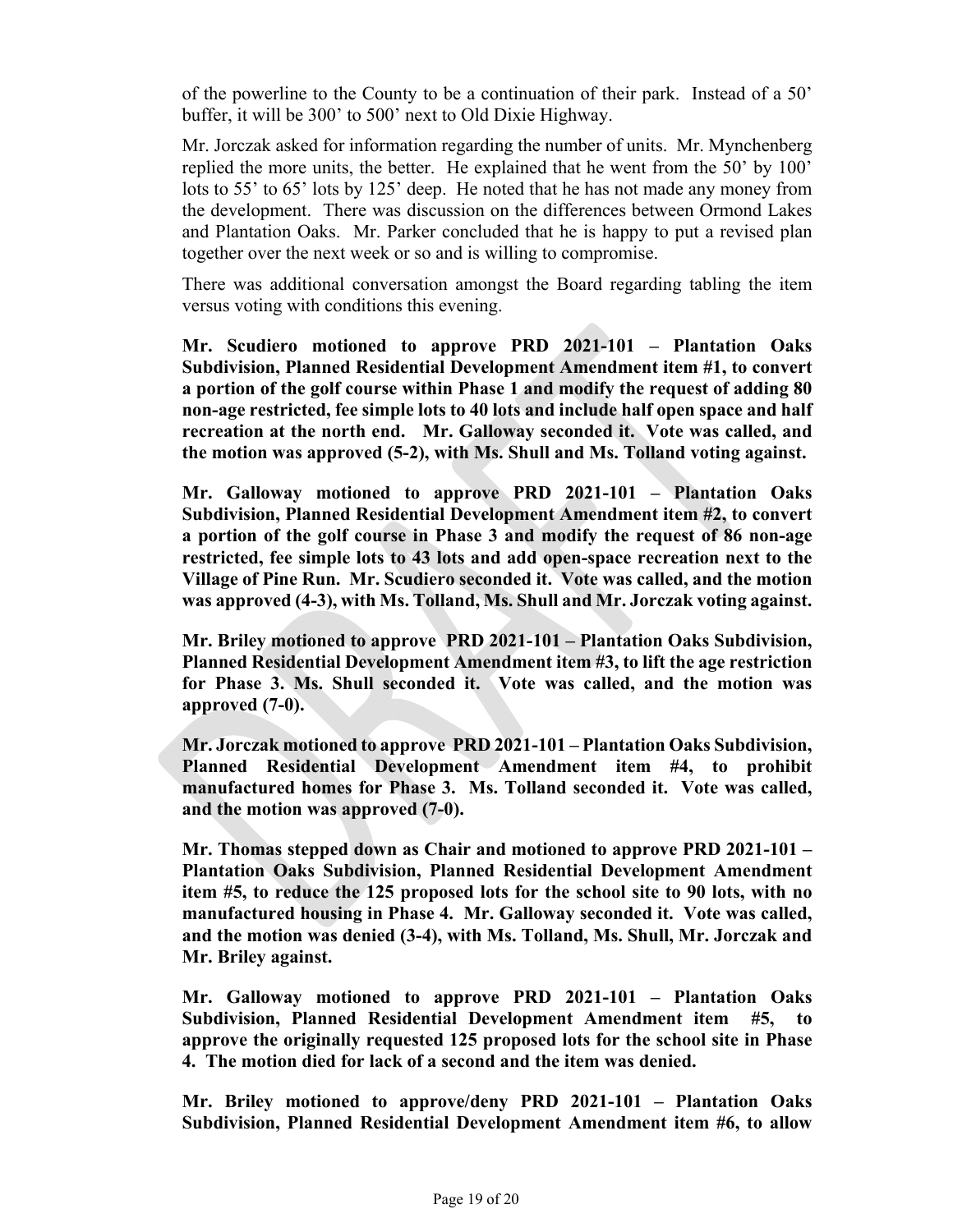**public streets in Phase 4. Mr. Scudiero seconded it. Vote was called, and the motion was approved (7-0).** 

**Mr. Briley motioned to approve PRD 2021-101 – Plantation Oaks Subdivision, Planned Residential Development Amendment item #7, to remove the 33.10 acres of land purchased by Volusia County from the Plantation Oaks Planned Residential Development. Mr. Jorczak seconded it. Vote was called, and the motion was approved (7-0).** 

With the time in mind, after 9:00 PM, The Board unanimously approved continuing to the next agenda item.

## **B. LDC 2022-037 - Land Development Code (LDC) Amendment, Additional Front and Waterbody Yard Setbacks**

Ms. Robin Gawel, Senior Planner, explained the administrative request LDC 2022- 037, that was presented at the March  $10<sup>th</sup>$  Planning Board meeting as a discussion item, to amend front and waterfront yard setbacks of Chapter 2, District and General Regulations, Article II, District Regulations, for the following Sections: 2-09, Rural Estate Agriculture (REA) Zoning District; 2-10 Rural Residential (RR) Zoning District; 2-12, Residential Estate Zoning (R-1) District; 2-13, (R-2), Single-Family Low Density Zoning District; Section 2-40, Exceptions and Supplemental Standards to provide consistency of language between zoning districts, clarification for existing criteria and new review criteria under the Waterbody Setbacks that will protect the view corridor of abutting properties along the Tomoka and Halifax River and reduce the necessity for most variances.

Ms. Gawel stated that no changes or recommendations were presented at the March 10th Planning Board meeting and when discussed at the Board of Adjustment and Appeals (BOAA) meeting, it was suggested by one BOAA Board member to consider removing the calculated average setback criteria making the viewing angle the only setback criteria, however staff believes that both criteria should be included. Ms. Gawel concluded that it is recommended that the Planning Board approve the request to amend the LDC as proposed with the amendment set to be reviewed by the City Commission tentatively on May 17, 2022 ( $1<sup>st</sup>$  reading), and June 7, 2022 ( $2<sup>nd</sup>$ reading).

**Mr. Briley motioned to approve LDC 2022-037: Land Development Code (LDC) Amendment, Additional Front and Waterbody Yard Setbacks. Mr. Jorczak seconded it. Vote was called, and the motion was approved (7-0).** 

### **VIII.OTHER BUSINESS**

None.

# **XI. MEMBER COMMENTS**

Mr. Jorczak recognized his friend, a local citizen, Mr. Mike Jiloty, whom recently passed away of cancer, expressing that he will be missed. He donated a lot of his time and did a lot for the community.

Mr. Briley thanked staff for the comprehensive Board packet.